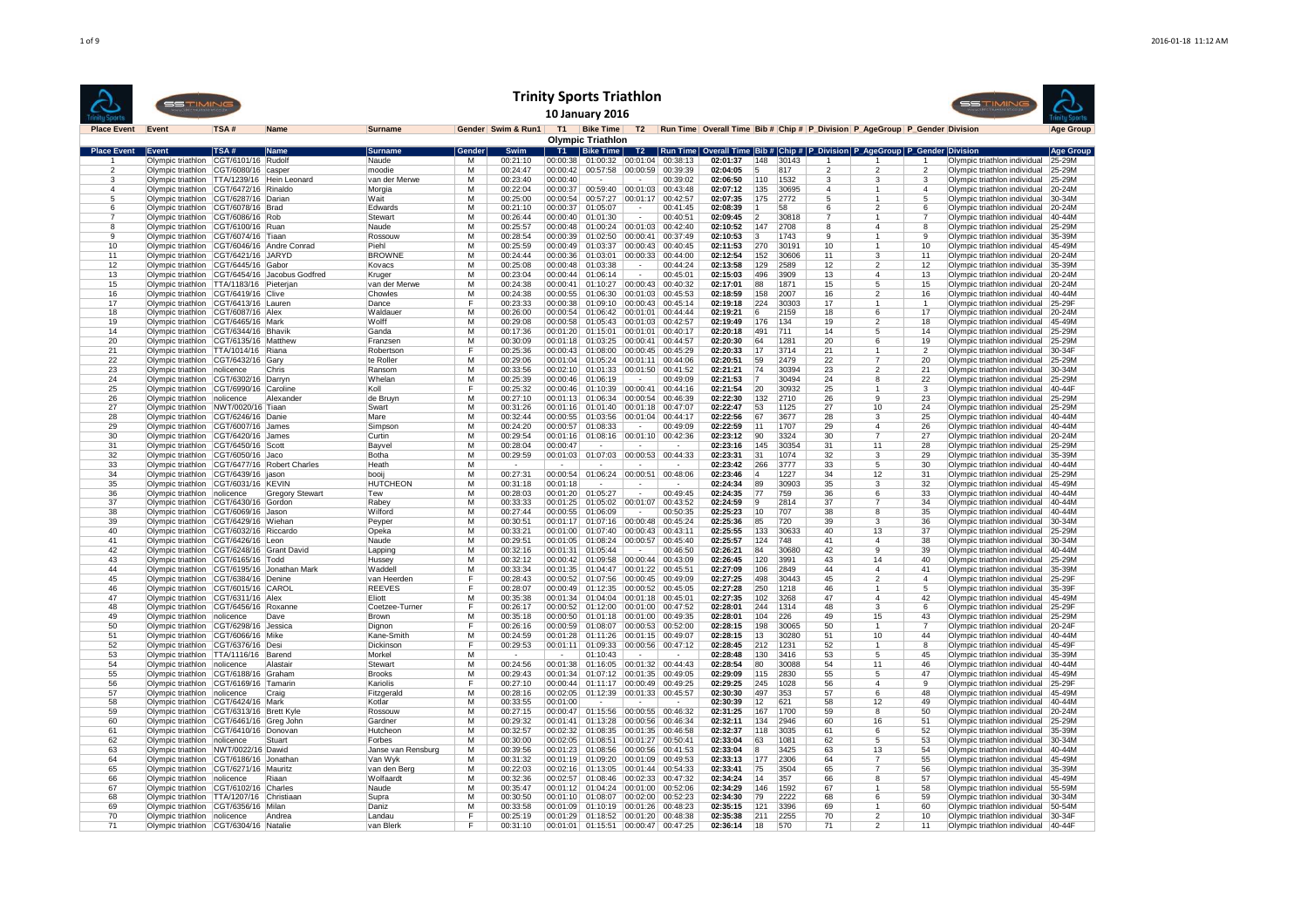| <b>Place Event</b><br>72 | Event<br>Olympic triathlon CGT/6422/16 Antonietta                                  | TSA#      | <b>Name</b>                                               | <b>Surname</b><br>Giuricich | Gender<br>Е             | Swim & Run1<br>00:29:36 | <b>T1</b>          | <b>Bike Time</b><br>00:01:52 01:16:06 00:01:13 00:47:56 | T <sub>2</sub> |                      | 02:36:43             | 219        | 3395         | 72        | Run Time Overall Time Bib # Chip # P_Division P_AgeGroup P_Gender Division<br>5 | 12       | Olympic triathlon individual                                 | Aae Grour<br>25-29F |
|--------------------------|------------------------------------------------------------------------------------|-----------|-----------------------------------------------------------|-----------------------------|-------------------------|-------------------------|--------------------|---------------------------------------------------------|----------------|----------------------|----------------------|------------|--------------|-----------|---------------------------------------------------------------------------------|----------|--------------------------------------------------------------|---------------------|
| 73                       | Olympic triathlon nolicence                                                        |           | l Linda                                                   | Main                        | F                       |                         |                    |                                                         |                |                      | 02:36:53             | 267        | 1661         | 73        |                                                                                 | 13       | Olympic triathlon individual                                 | No Cat              |
|                          |                                                                                    |           |                                                           |                             |                         |                         |                    |                                                         |                |                      |                      |            |              |           |                                                                                 |          |                                                              |                     |
| 74                       | Olympic triathlon CGT/6059/16 Shaun                                                |           |                                                           | Matisonn                    | М                       | 00:33:25                | 00:02:16           | 01:15:08                                                | 00:01:30       | 00:44:39             | 02:36:58             | 32         | 30291        | 74        | 14                                                                              | 61       | Olympic triathlon individual                                 | 40-44M              |
| 75                       | Olympic triathlon CGT/6441/16 Keren                                                |           |                                                           | Robertson                   | F                       | 00:27:06                | 00:01:12           | 01:15:51                                                | 00:01:07       | 00:51:50             | 02:37:06             | 16         | 30062        | 75        | 6                                                                               | 14       | Olympic triathlon individual                                 | 25-29F              |
| 76                       | Olympic triathlon CGT/6224/16 Drazen                                               |           |                                                           | Milos                       | $\overline{\mathsf{M}}$ | 00:32:34                | 00:00:53           | 01:11:20                                                | 00:00:56       | 00:51:47             | 02:37:30             | 109        | 30144        | 76        | 2                                                                               | 62       | Olympic triathlon individual                                 | 55-59M              |
| 77                       | Olympic triathlon CGT/6378/16 John Guy                                             |           |                                                           | Cowper                      | М                       | 00:27:24                | 00:01:26           | 01:12:18                                                | 00:01:24       | 00:55:11             | 02:37:43             | 15         | 1373         | 77        | 9                                                                               | 63       | Olympic triathlon individual                                 | 45-49M              |
| 78                       | Olympic triathlon CGT/6481/16 Sunee                                                |           |                                                           | Pretorius                   | F                       | 00:27:05                | 00:01:34           | 01:18:50                                                | 00:01:15       | 00:49:23             | 02:38:07             | 228        | 1686         | 78        | $\mathfrak{p}$                                                                  | 15       | Olympic triathlon individual                                 | 35-39F              |
| 79                       | Olympic triathlon CGT/6476/16 Eulali                                               |           |                                                           | van der Vyver               | F                       | 00:35:13                |                    | 00:01:20 01:12:31                                       |                | 00:00:59 00:48:20    | 02:38:23             | 196        | 30544        | 79        | 3                                                                               | 16       | Olympic triathlon individual                                 | 40-44F              |
| 80                       | Olympic triathlon CGT/6245/16 Marius                                               |           |                                                           | Garbers                     | М                       | 00:37:13                |                    | 00:02:08   01:09:54                                     | 00:01:16       | 00:48:00             | 02:38:31             | 65         | 3173         | 80        | 2                                                                               | 64       | Olympic triathlon individual                                 | 50-54M              |
| 81                       | Olympic triathlon CGT/6234/16 Laura-Beth                                           |           |                                                           | <b>Eicker-Harris</b>        | F                       | 00:31:32                | 00:01:14           | 01:12:15                                                | 00:01:07       | 00:53:05             | 02:39:13             | 206        | 259          | 81        | $\overline{4}$                                                                  | 17       | Olympic triathlon individual                                 | 40-44F              |
| 82                       | Olympic triathlon   CGT/6190/16   Lelani                                           |           |                                                           | Joubert                     | F                       | 00:35:36                |                    | 00:01:24 01:13:39                                       |                | 00:00:54 00:48:01    | 02:39:34             | 19         | 30846        | 82        | 5                                                                               | 18       | Olympic triathlon individual                                 | $40-44F$            |
| 83                       | Olympic triathlon   nolicence                                                      |           | mattheus walter                                           | strydom                     | М                       | 00:30:58                | 00:02:04           | 01:13:53                                                | 00:01:48       | 00:51:00             | 02:39:43             | 155        | 3469         | 83        | 15                                                                              | 65       | Olympic triathlon individual                                 | 40-44M              |
| 84                       | Olympic triathlon   nolicence                                                      |           | iamie                                                     | fensham                     | М                       | 00:35:31                |                    | 00:02:25 01:13:04                                       | 00:01:07       | 00:48:05             | 02:40:12             | 137        | 859          | 84        | 9                                                                               | 66       | Olympic triathlon individual                                 | 20-24M              |
| 85                       | Olympic triathlon nolicence                                                        |           | Lukie Cornelia de la Rev                                  | Blignaut                    | F                       | 00:29:06                | 00:01:08           | 01:17:14                                                | 00:01:03       | 00:52:14             | 02:40:45             | 214        | 3281         | 85        |                                                                                 | 19       | Olympic triathlon individual                                 | 25-29F              |
| 86                       | Olympic triathlon NWT/0061/16 Nicolene                                             |           |                                                           | van der Sandt               | F                       | 00:32:12                |                    | 00:01:26 01:16:24                                       |                | 00:01:16 00:49:43    | 02:41:01             | 243        | 1259         | 86        | 8                                                                               | 20       | Olympic triathlon individual                                 | 25-29F              |
| 87                       | Olympic triathlon CGT/6320/16 Damian                                               |           |                                                           | Botoulas                    | M                       | 00:37:09                |                    | 00:01:52 01:10:33                                       |                | 00:01:23 00:50:21    | 02:41:18             | 149        | 581          | 87        | 10                                                                              | 67       | Olympic triathlon individual                                 | 45-49M              |
| 88                       | Olympic triathlon CGT/6016/16 Caitlin                                              |           |                                                           | Tracev                      | F                       | 00:28:12                |                    | 00:01:20 01:18:48 00:01:25 00:51:59                     |                |                      | 02:41:44             | 189        | 3822         | <b>RR</b> | 9                                                                               | 21       | Olympic triathlon individual                                 | 25-29F              |
| 89                       | Olympic triathlon CGT/6275/16 Danna                                                |           |                                                           | Strydom                     | M                       | 00:33:19                |                    | 00:01:01 01:13:30                                       | 00:01:37       | 00:52:18             | 02:41:45             | 111        | 30889        | 89        | 3                                                                               | 68       | Olympic triathlon individual                                 | 55-59M              |
| 90                       | Olympic triathlon CGT/6397/16 Chloe Ann                                            |           |                                                           | Burns                       | F                       | 00:27:07                | 00:00:46           | 01:19:44                                                | 00:00:56       | 00:53:19             | 02:41:52             | 216        | 2588         | 90        | $\overline{\mathbf{c}}$                                                         | 22       | Olympic triathlon individual                                 | 20-24F              |
| 91                       | Olympic triathlon CGT/6136/16 Alison                                               |           |                                                           | Lailvaux                    | F                       | 00:32:57                | 00:00:50           | 01:18:18                                                | 00:01:16       | 00:48:35             | 02:41:56             | 225        | 1430         | 91        | $\mathfrak{p}$                                                                  | 23       | Olympic triathlon individual                                 | 45-49F              |
| 92                       | Olympic triathlon nolicence                                                        |           | Bevan                                                     | du Plessis                  | М                       | 00:35:41                | 00:02:30           | 01:13:26                                                | 00:02:14       | 00:49:11             | 02:43:02             | 159        | 3255         | 92        | 8                                                                               | 69       | Olympic triathlon individual                                 | 35-39M              |
| 93                       |                                                                                    |           | Olympic triathlon CGT/6228/16 Christopher Craig           | <b>Bobbert</b>              | M                       | 00:33:07                | 00:01:21           | 01:15:45                                                | 00:01:14       | 00:52:05             | 02:43:32             | 171        | 1568         | 93        |                                                                                 | 70       | Olympic triathlon individual                                 | 30-34M              |
| 94                       | Olympic triathlon   CGT/6470/16   Michael                                          |           |                                                           | Nahon                       | м                       | 00:28:21                | 00:01:41           | 01:11:54                                                |                | 00:01:32 01:00:05    | 02:43:33             | 101        | 2422         | 94        | 3                                                                               | 71       | Olympic triathlon individual                                 | 50-54M              |
| 95                       | Olympic triathlon CGT/6284/16 Karl                                                 |           |                                                           | Meiring                     | М                       | 00:35:43                |                    | 00:02:10 01:12:14                                       | 00:01:44       | 00:52:05             | 02:43:56             | 112        | 1594         | 95        | 17                                                                              | 72       | Olympic triathlon individual                                 | 25-29M              |
| 96                       | Olympic triathlon nolicence                                                        |           | <b>MARCELLO</b>                                           | <b>GNUDI</b>                | M                       | 00:40:32                |                    | 00:01:20 01:10:30                                       | 00:01:22       | 00:50:38             | 02:44:22             | 164        | 594          | 96        | 11                                                                              | 73       | Olympic triathlon individual                                 | 45-49M              |
| 97                       | Olympic triathlon CGT/6181/16 Neill                                                |           |                                                           | Scrutton                    | M                       | 00:34:10                | 00:01:48           | 01:18:46                                                |                | 00:50:08             | 02:44:52             | 66         | 1860         | 97        | $\overline{4}$                                                                  | 74       | Olympic triathlon individual                                 | 50-54M              |
| 98                       | Olympic triathlon CGT/6479/16 Petruschka                                           |           |                                                           | Constancon                  | F                       | 00:34:02                | 00:02:30           | 01:14:46                                                | 00:01:40       | 00:52:01             | 02:44:59             | 204        | 30663        | 98        | 1                                                                               | 24       | Olympic triathlon individual                                 | 50-54F              |
| 99                       | Olympic triathlon CGT/6055/16 Andy                                                 |           |                                                           | Searle                      | М                       | 00:29:06                | 00:01:08           | 01:17:14                                                | 00:01:03       | 00:52:14             | 02:45:48             | 214        | 3281         | 99        | 5                                                                               | 75       | Olympic triathlon individual                                 | 50-54M              |
| 100                      | Olympic triathlon nolicence                                                        |           | <b>DAVID</b>                                              | <b>MICHIE</b>               | M                       | 00:34:50                | 00:02:59           | 01:12:35                                                | 00:01:22       | 00:54:06             | 02:45:52             | 34         | 3448         | 100       | 12                                                                              | 76       | Olympic triathlon individual                                 | 45-49M              |
| 101                      | Olympic triathlon nolicence                                                        |           | Andrew                                                    | Terwin                      | M                       | 00:34:50                | 00:02:59           | 01:12:35                                                | 00:01:22       | 00:54:06             | 02:45:52             | 34         | 3448         | 101       | 6                                                                               | 77       | Olympic triathlon individual                                 | 50-54M              |
| 102                      | Olympic triathlon CGT/6155/16 Jenna                                                |           |                                                           | Bowes                       | F                       | 00:35:14                |                    | 00:01:43 01:19:03                                       | 00:01:26       | 00:49:02             | 02:46:28             | 21         | 30801        | 102       | 10                                                                              | 25       | Olympic triathlon individual                                 | 25-29F              |
| 103                      | Olympic triathlon   TTA/1251/16   Stephan                                          |           |                                                           | Pienaar                     | м                       | 00:40:56                |                    | 00:02:44 01:08:24 00:01:00 00:53:34                     |                |                      | 02:46:38             | 187        | 2955         | 103       | 16                                                                              | 78       | Olympic triathlon individual                                 | 40-44M              |
| 104                      | Olympic triathlon CGT/6125/16 Anine                                                |           |                                                           | Kukard                      | F                       | 00:38:07                |                    | 00:00:54 01:14:10                                       |                | 00:01:01 00:52:34    | 02:46:46             | 220        | 30048        | 104       | 3                                                                               | 26       | Olympic triathlon individual                                 | 35-39F              |
| 105                      | Olympic triathlon nolicence                                                        |           | Matthew                                                   | Morgan                      | M                       | 00:38:33                | 00:02:20           | 01:11:46                                                |                | 00:54:24             | 02:47:03             | 168        | 3012         | 105       | 9                                                                               | 79       | Olympic triathlon individual                                 | 35-39M              |
| 106                      | Olympic triathlon CGT/6295/16 Michael                                              |           |                                                           | Herbst                      | M                       | 00:29:30                | 00:02:08           | 01:17:09                                                | 00:02:55       | 00:56:12             | 02:47:54             | 163        | 161          | 106       | $\overline{4}$                                                                  | 80       | Olympic triathlon individual                                 | 55-59M              |
| 107                      | Olympic triathlon CGT/6040/16 Debbie                                               |           |                                                           | O'Leary                     | F                       | 00:30:38                | 00:01:21           | 01:21:27                                                | 00:01:11       | 00:53:20             | 02:47:57             | 210        | 30669        | 107       | 4                                                                               | 27       | Olympic triathlon individual                                 | 35-39F              |
| 108                      |                                                                                    |           |                                                           |                             | М                       | 00:27:23                | 00:02:32           | 01:23:17                                                | 00:01:30       |                      | 02:48:27             | 36         | 2411         | 108       | 18                                                                              | 81       |                                                              | 25-29M              |
| 109                      | Olympic triathlon nolicence<br>Olympic triathlon nolicence                         |           | David<br>Jerome                                           | Louw<br>Fanning             | M                       | 00:40:16                | 00:03:32           | 01:18:59                                                | 00:01:51       | 00:53:45<br>00:44:21 | 02:48:59             | 143        | 3401         | 109       | 10 <sup>1</sup>                                                                 | 82       | Olympic triathlon individual<br>Olympic triathlon individual | 35-39M              |
| 110                      |                                                                                    |           | Pieter                                                    |                             | М                       | 00:38:05                | 00:02:11           | 01:15:57                                                | 00:01:14       | 00:51:34             | 02:49:01             | 174        | 30254        | 110       | 17                                                                              | 83       |                                                              | 40-44M              |
| 111                      | Olympic triathlon   nolicence                                                      |           |                                                           | Steyn                       | F                       |                         |                    |                                                         |                |                      |                      |            |              | 111       |                                                                                 |          | Olympic triathlon individual                                 |                     |
| 112                      | Olympic triathlon CGT/6466/16                                                      |           | Santie<br>Russell                                         | van der Merwe               | M                       | 00:35:44                | 00:01:11<br>$\sim$ | 01:16:54                                                |                | 00:01:22 00:54:03    | 02:49:14<br>02:49:23 | 256<br>151 | 445<br>983   | 112       | 3<br>7                                                                          | 28<br>84 | Olympic triathlon individual                                 | 45-49F<br>50-54M    |
|                          | Olympic triathlon nolicence                                                        |           |                                                           | Crawford                    |                         |                         |                    |                                                         |                |                      |                      |            |              |           | 8                                                                               |          | Olympic triathlon individual                                 |                     |
| 113                      | Olympic triathlon   nolicence                                                      |           | Wouter                                                    | van Heerden                 | М                       | 00:37:04                | 00:01:45           | 01:12:31                                                |                | 00:01:40 00:56:45    | 02:49:45             | 150        | 3067         | 113       |                                                                                 | 85       | Olympic triathlon individual                                 | 30-34M              |
| 114                      | Olympic triathlon CGT/6013/16 Monika                                               |           |                                                           | Kraushaar                   | F                       | 00:31:29                | 00:01:35           | 01:19:25                                                | 00:01:27       | 00:56:02             | 02:49:58             | 23         | 2791         | 114       | 5                                                                               | 29       | Olympic triathlon individual                                 | 35-39F              |
| 115                      | Olympic triathlon   CGT/6085/16   Martin                                           |           |                                                           | Roediger                    | м                       | 00:33:22                |                    | 00:02:16 01:15:03                                       | 00:01:33       | 00:58:01             | 02:50:15             | 38         | 3918         | 115       | 13                                                                              | 86       | Olympic triathlon individual                                 | 45-49M              |
| 116                      | Olympic triathlon CGT/6106/16 Pierre                                               |           |                                                           | van Tonder                  | м                       | 00:34:18                |                    | 00:01:29 01:12:16                                       | 00:01:55       | 01:00:55             | 02:50:53             | 44         | 1311         | 116       | 18                                                                              | 87       | Olympic triathlon individual                                 | 40-44M              |
| 117                      | Olympic triathlon CGT/6060/16 Shannon                                              |           |                                                           | Lourens                     | F                       | 00:31:36                |                    | 00:01:15 01:17:16                                       | 00:01:42       | 00:59:29             | 02:51:18             | 242        | 30927        | 117       | 4                                                                               | 30       | Olympic triathlon individual                                 | 30-34F              |
| 118                      | Olympic triathlon nolicence                                                        |           | Will                                                      | Heystek                     | М                       | 00:44:24                | 00:02:22           | 01:10:30                                                | 00:02:19       | 00:52:16             | 02:51:51             | 138        | 812          | 118       | 11                                                                              | 88       | Olympic triathlon individual                                 | 35-39M              |
| 119                      | Olympic triathlon CGT/6327/16 Anton                                                |           |                                                           | Van Niekerk                 | м                       | 00:32:39                |                    | 00:01:51 01:13:34 00:01:55 01:02:12                     |                |                      | 02:52:11             | 54         | 1290         | 119       | 14                                                                              | 89       | Olympic triathlon individual                                 | 45-49M              |
| 120                      | Olympic triathlon nolicence                                                        |           | Julie                                                     | van lelvveld                | F                       | 00:37:52                |                    | 00:03:10 01:13:56                                       | 00:02:22       | 00:54:57             | 02:52:17             | 208        | 2448         | 120       | 6                                                                               | 31       | Olympic triathlon individual                                 | 35-39F              |
| 121                      | Olympic triathlon CGT/6346/16 Cobus                                                |           |                                                           | Kruger                      | М                       | 00:39:20                | 00:02:47           | 01:16:57                                                | 00:02:08       | 00:51:14             | 02:52:26             | 40         | 1066         | 121       | 9                                                                               | 90       | Olympic triathlon individual                                 | $30-34M$            |
| 122                      | Olympic triathlon CGT/6407/16 Jorge                                                |           |                                                           | Capkovic                    | М                       | 00:40:09                | 00:03:25           | 01:12:53                                                | 00:02:32       | 00:53:35             | 02:52:34             | 61         | 30977        | 122       | 15                                                                              | 91       | Olympic triathlon individual                                 | 45-49M              |
| 123                      | Olympic triathlon nolicence                                                        |           | Caitlin                                                   | Perry                       | E                       | 00:31:41                | 00:02:21           | 01:24:32                                                | 00:01:51       | 00:52:21             | 02:52:46             | 205        | 3762         | 123       | 5                                                                               | 32       | Olympic triathlon individual                                 | 30-34F              |
| 124                      | Olympic triathlon CGT/6270/16 Juanita                                              |           |                                                           | van den Berg                | E                       | 00:40:18                | 00:02:07           | 01:19:34                                                | 00:01:12       | 00:50:04             | 02:53:15             | 215        | 1336         | 124       | $\overline{7}$                                                                  | 33       | Olympic triathlon individual                                 | 35-39F              |
| 125                      | Olympic triathlon CGT/6996/16 Derick                                               |           |                                                           | Marcisz                     | М                       | 00:35:37                | 00:01:14           | 01:13:46                                                |                | 00:01:36 01:01:05    | 02:53:18             | 178        | 30853        | 125       |                                                                                 | 92       | Olympic triathlon individual                                 | 60-64M              |
| 126                      | Olympic triathlon CGT/6214/16 kevin                                                |           |                                                           | woodiwiss                   | M                       | 00:41:37                | 00:02:16           | 01:11:53                                                | 00:01:53       | 00:55:41             | 02:53:20             | 86         | 30882        | 126       | 16                                                                              | 93       | Olympic triathlon individual                                 | 45-49M              |
| 127                      | Olympic triathlon   CGT/6129/16 Willie                                             |           |                                                           | Myburgh                     | м                       | 00:31:39                | 00:03:07           | 01:24:42                                                | 00:01:35       | 00:53:04             | 02:54:07             | 123        | 30187        | 127       | 17                                                                              | 94       | Olympic triathlon individual                                 | 45-49M              |
| 128                      | Olympic triathlon CGT/6462/16 Frans                                                |           |                                                           | Jooste                      | M                       | 00:35:14                |                    | 00:01:58 01:24:11                                       | 00:01:15       | 00:51:41             | 02:54:19             | 172        | 3499         | 128       | 10                                                                              | 95       | Olympic triathlon individual                                 | 30-34M              |
| 129                      | Olympic triathlon CGT/6033/16 Jessica                                              |           |                                                           | Taylor                      | F                       | 00:28:14                | 00:01:42           | 01:24:13                                                | 00:01:12       | 00:59:06             | 02:54:27             | 229        | 30419        | 129       | 11                                                                              | 34       | Olympic triathlon individual                                 | 25-29F              |
| 130                      |                                                                                    |           | Olympic triathlon   CGT/6436/16   Adriaan Jacobus Rudolph | Booysen                     | М                       | 00:32:57                | 00:02:29           | 01:14:15                                                | 00:01:00       | 01:04:06             | 02:54:47             | 82         | 30307        | 130       | 19                                                                              | 96       | Olympic triathlon individual                                 | $40 - 44M$          |
| 131                      | Olympic triathlon nolicence                                                        |           | Linda                                                     | Prost                       | F                       | 00:35:44                | 00:01:46           | 01:18:32                                                | 00:01:21       | 00:57:31             | 02:54:54             | 222        | 2528         | 131       | 4                                                                               | 35       | Olympic triathlon individual                                 | 45-49F              |
| 132                      | Olympic triathlon   TTA/1133/16   Tertius                                          |           |                                                           | Wessels                     | M                       | 00:36:49                | 00:01:44           | 01:16:06                                                | 00:01:57       | 00:58:46             | 02:55:22             | 127        | 2453         | 132       | 18                                                                              | 97       | Olympic triathlon individual                                 | 45-49M              |
| 133                      | Olympic triathlon CGT/6230/16 Willie                                               |           |                                                           | Brewis                      | М                       | 00:37:27                | 00:02:18           | 01:16:54                                                | 00:02:12       | 00:57:04             | 02:55:55             | 41         | 2037         | 133       | 19                                                                              | 98       | Olympic triathlon individual                                 | 45-49M              |
| 134                      | Olympic triathlon   nolicence                                                      |           | Simon                                                     | Smith                       | м                       | 00:35:11                | 00:01:57           | 01:22:42                                                | 00:01:39       | 00:55:13             | 02:56:42             | 116        | 3779         | 134       | 20                                                                              | 99       | Olympic triathlon individual                                 | 45-49M              |
| 135                      | Olympic triathlon CGT/6330/16                                                      |           | Genee                                                     | Mee                         | F                       | 00:30:52                |                    | 00:01:40 01:20:00                                       |                | 00:01:21 01:02:50    | 02:56:43             | 261        | 3752         | 135       | 6                                                                               | 36       | Olympic triathlon individual                                 | 40-44F              |
| 136                      | Olympic triathlon nolicence                                                        |           | Gabriella                                                 | Gioia                       | F                       | 00:35:51                |                    | 00:01:40 01:24:09                                       | 00:01:33       | 00:53:37             | 02:56:50             | 253        | 1032         | 136       | 3                                                                               | 37       | Olympic triathlon individual                                 | 20-24F              |
| 137                      | Olympic triathlon nolicence                                                        |           | Shaun                                                     | van Biljon                  | М                       | 00:36:17                | 00:03:07           | 01:17:47                                                | 00:02:46       | 00:56:53             | 02:56:50             | 49         | 1392         | 137       | 12                                                                              | 100      | Olympic triathlon individual                                 | 35-39M              |
| 138                      | Olympic triathlon nolicence                                                        |           | Liezl                                                     | Ver Loren van Themaat       | F                       | 00:34:03                | 00:02:50           | 01:23:16                                                |                | 00:56:59             | 02:57:08             | 232        | 1800         | 138       | 12                                                                              | 38       | Olympic triathlon individual                                 | 25-29F              |
| 139                      | Olympic triathlon                                                                  | nolicence | tobie                                                     | lochner                     | М                       | 00:32:49                | 00:03:16           | 01:22:01                                                | 00:01:16       | 00:57:52             | 02:57:14             | 181        | 1151         | 139       | 20                                                                              | 101      | Olympic triathlon individual                                 | 40-44M              |
| 140                      | Olympic triathlon nolicence                                                        |           | CHARLES                                                   | <b>LLOYD</b>                | M                       | 00:42:13                | 00:04:26           | 01:12:47                                                | 00:02:46       | 00:55:34             | 02:57:46             | 153        | 30283        | 140       | 21                                                                              | 102      | Olympic triathlon individual                                 | 40-44M              |
| 141                      | Olympic triathlon CGT/6143/16 Tim                                                  |           |                                                           | Dix                         | м                       | 00:44:33                | 00:02:16           | 01:17:26                                                |                | 00:01:26 00:52:13    | 02:57:54             | 105        | 3736         | 141       | $\overline{5}$                                                                  | 103      | Olympic triathlon individual                                 | 55-59M              |
| 142                      |                                                                                    |           |                                                           | Kreusch                     | F                       |                         |                    | 01:13:57                                                |                |                      | 02:58:52             | 197        |              | 142       | $\overline{7}$                                                                  | 39       |                                                              | 40-44F              |
| 143                      | Olympic triathlon   CGT/6440/16   Lize-Mari<br>Olympic triathlon CGT/6451/16 Henry |           |                                                           | Brook                       | M                       | 00:39:56                | 00:02:06           | 01:16:54                                                |                | 00:02:53 00:57:05    | 02:58:54             | 139        | 30108<br>315 | 143       | 22                                                                              | 104      | Olympic triathlon individual<br>Olympic triathlon individual | 40-44M              |
| 144                      | Olympic triathlon nolicence                                                        |           | James                                                     | Barr                        | $\overline{M}$          | 00:42:20                |                    | 00:03:05 01:18:11                                       | 00:02:06       | 00:53:58             | 02:59:40             | 57         | 446          | 144       | $\overline{8}$                                                                  | 105      | Olympic triathlon individual                                 | 50-54M              |
| 145                      | Olympic triathlon NWT/0037/16 pz                                                   |           |                                                           | oberholzer                  | М                       | 00:41:27                | 00:01:35           | 01:16:53                                                | 00:01:27       | 00:58:37             | 02:59:59             | 126        | 30555        | 145       | 13                                                                              | 106      | Olympic triathlon individual                                 | 35-39M              |
| 146                      |                                                                                    |           | Louis                                                     | Coetzee                     | М                       | 00:44:21                | 00:02:24           | 01:12:50                                                | 00:01:47       | 00:59:17             | 03:00:39             | 125        | 1404         | 146       | 23                                                                              | 107      |                                                              | 40-44M              |
| 147                      | Olympic triathlon nolicence                                                        |           | Gert                                                      |                             | М                       | 00:42:43                |                    |                                                         | 00:02:23       |                      |                      |            |              | 147       | 6                                                                               | 108      | Olympic triathlon individual                                 | 55-59M              |
| 148                      | Olympic triathlon CGT/6081/16                                                      |           |                                                           | Meiring                     | F                       |                         |                    | 00:01:46 01:16:07                                       |                | 00:58:20             | 03:01:19             | 103        | 3043         |           |                                                                                 |          | Olympic triathlon individual                                 |                     |
|                          | Olympic triathlon nolicence                                                        |           | l Carri-Ann                                               | Botha                       | М                       | 00:32:58                | 00:01:59           | 01:23:28                                                |                | 00:01:14 01:02:01    | 03:01:40             | 248        | 2813         | 148       | 8<br>$\overline{7}$                                                             | 40       | Olympic triathlon individual 35-39F                          |                     |
| 149                      | Olympic triathlon CGT/6331/16 Thomas                                               |           |                                                           | Hanekom                     |                         | 00:48:09                |                    | 00:02:21 01:19:19 00:02:00 00:49:57                     |                |                      | 03:01:46             | 173        | 3981         | 149       |                                                                                 | 109      | Olympic triathlon individual                                 | 55-59M              |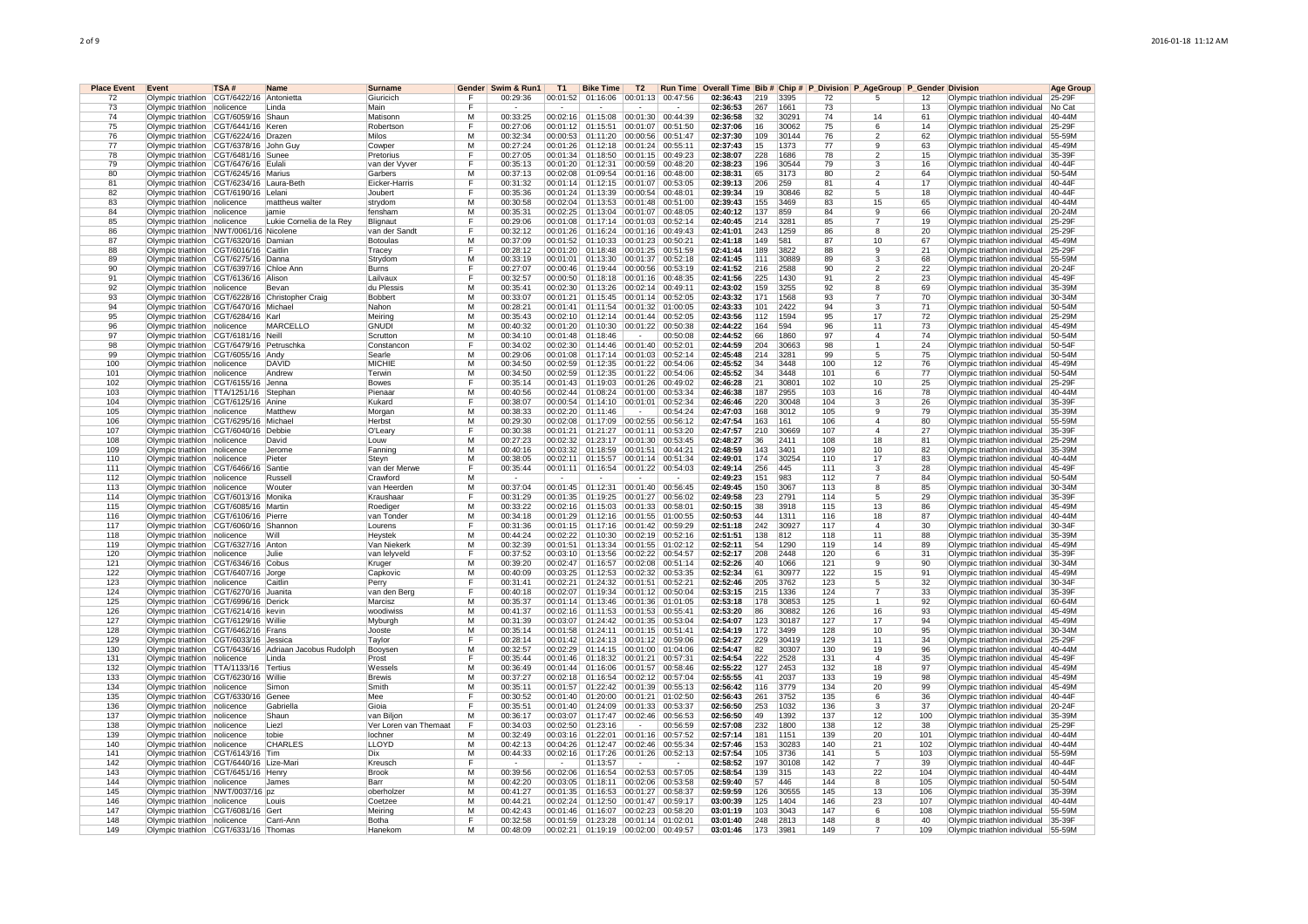| <b>Place Event</b> | Event                                                       | TSA#         | <b>Name</b>      | <b>Surname</b>                   | Gender | Swim & Run1          | <b>T1</b>            | <b>Bike Time</b>                    | T <sub>2</sub>       |                      |                                                                                        |            |               |            |                |           |                                                              | Age Group        |
|--------------------|-------------------------------------------------------------|--------------|------------------|----------------------------------|--------|----------------------|----------------------|-------------------------------------|----------------------|----------------------|----------------------------------------------------------------------------------------|------------|---------------|------------|----------------|-----------|--------------------------------------------------------------|------------------|
| 150                | Olympic triathlon nolicence                                 |              | Nicholas         | Kahts                            | м      | 00:37:01             |                      | 00:03:13 01:18:21                   |                      | 01:03:26             | Run Time Overall Time Bib # Chip # P_Division P_AgeGroup P_Gender Division<br>03:02:01 | 58         | 30465         | 150        | 11             | 110       | Olympic triathlon individual                                 | 30-34M           |
| 151                | Olympic triathlon nolicence                                 |              | Wendy            | Venter                           |        | 00:36:31             | 00:01:31             | 01:26:29                            | 00:01:20 00:56:17    |                      | 03:02:08                                                                               | 227        | 30572         | 151        | 8              | 41        | Olympic triathlon individual                                 | 40-44F           |
| 152                | Olympic triathlon nolicence                                 |              | Colin            | Frve                             | M      | 00:32:19             | 00:02:41             | 01:21:48                            | 00:01:46             | 01:03:46             | 03:02:20                                                                               | 47         | 30023         | 152        | 24             | 111       | Olympic triathlon individual                                 | 40-44M           |
| 153                | Olympic triathlon                                           | nolicence    | Angie            | Terwin                           | F      | 00:40:24             | 00:02:53             | 01:17:38                            | 00:01:49             | 00:59:40             | 03:02:24                                                                               | 195        | 1347          | 153        | $\mathfrak{p}$ | 42        | Olympic triathlon individual                                 | 50-54F           |
| 154                | Olympic triathlon                                           | ICGT/6452/1  | Sinead           | Brook                            |        | 00:35:12             | 00:02:16             | 01:24:02                            | 00:02:29             | 00:58:48             | 03.02:47                                                                               | 239        | 2743          | 154        | <b>q</b>       | 43        | Olympic triathlon individual                                 | 40-44F           |
| 155                | Olympic triathlon nolicence                                 |              | Anella           | Conradie                         |        | 00:39:33             | 00:03:36             | 01:25:21                            | 00:02:34             | 00:51:44             | 03:02:48                                                                               | 24         | 3522          | 155        | 10             | 44        | Olympic triathlon individual                                 | 40-44F           |
| 156                | Olympic triathlon nolicence                                 |              | David Travis     | McCallum                         | M      | 00:36:41             | 00:04:49             | 01:22:48                            | 00:02:16             | 00:56:43             | 03:03:17                                                                               | 185        | 30762         | 156        | 25             | 112       | Olympic triathlon individual                                 | 40-44M           |
| 157                | Olympic triathlon nolicence                                 |              | Carlos           | De Oliveira                      | M      | 00:39:55             | 00:02:40             | 01:20:33                            | 00:01:31             | 00:58:46             | 03:03:25                                                                               | 45         | 657           | 157        | 26             | 113       | Olympic triathlon individual                                 | 40-44M           |
| 158                | Olympic triathlon CGT/6249/16                               |              | Diane            | Kelway                           | F      | 00:36:24             | 00:02:35             | 01:22:34                            |                      | 01:02:49             | 03:04:22                                                                               | 194        | 754           | 158        | 11             | 45        | Olympic triathlon individual                                 | 40-44F           |
| 159                | Olympic triathlon nolicence                                 |              | Hannes           | <b>Botes</b>                     | M      | 00:40:23             | 00:02:20             | 01:18:30                            |                      | 01:03:26             | 03:04:39                                                                               | 113        | 2923          | 159        | 8              | 114       | Olympic triathlon individual                                 | 55-59M           |
| 160                | Olympic triathlon nolicence                                 |              | Tracy            | Sanders                          | F      | 00:28:45             | 00:04:22             | 01:27:09                            | 00:04:43             | 01:00:13             | 03:05:12                                                                               | 221        | 3073          | 160        | $\overline{4}$ | 46        | Olympic triathlon individual                                 | $20-24F$         |
| 161                | Olympic triathlon   TTA/1102/16                             |              | Carl David       | Anschutz                         | м      | 00:43:20             | 00:01:02             | 01:23:44                            | 00:02:00             | 00:55:35             | 03:05:41                                                                               | 39         | 30966         | 161        | 9              | 115       | Olympic triathlon individual                                 | 50-54M           |
| 162                | Olympic triathlon nolicence                                 |              | Dean             | Van Der Mescht                   | M      | 00:39:44             | 00:03:10             | 01:25:51                            | 00:02:24             | 00:54:50             | 03:05:59                                                                               | 117        | 30711         | 162        | 19             | 116       | Olympic triathlon individual                                 | 25-29M           |
| 163                | Olympic triathlon CGT/6189/16 Chrissie                      |              |                  | Jav                              |        | 00:40:14             | 00:02:51             | 01:24:23                            | 00:01:25             | 00:57:13             | 03:06:06                                                                               | 27         | 3200          | 163        | 12             | 47        | Olympic triathlon individual                                 | 40-44F           |
| 164                | Olympic triathlon CGT/6192/16 Mandy                         |              |                  | Scrutton                         |        | 00:38:27             | 00:02:37             | 01:31:00                            | 00:02:05 00:52:36    |                      | 03:06:45                                                                               | 207        | 2755          | 164        | 3              | 48        | Olympic triathlon individual                                 | 50-54F           |
| 165                | Olympic triathlon nolicence                                 |              | Michael          | Blake                            | M      | 00:39:38             |                      | 00:02:51 01:18:00                   | 00:01:44 01:04:39    |                      | 03:06:52                                                                               | 72         | 152           | 165        | 12             | 117       | Olympic triathlon individual                                 | 30-34M           |
| 166                | Olympic triathlon nolicence                                 |              | Johan            | Sarakis                          | M      | 00:27:35             |                      | 00:03:19 01:21:29 00:01:31 01:13:27 |                      |                      | 03:07:21                                                                               | 186        | 1309          | 166        | 14             | 118       | Olympic triathlon individual                                 | 35-39M           |
| 167                | Olympic triathlon nolicence                                 |              | Jaco             | Burger                           | M      | 00:40:55             | 00:03:23             | 01:23:30                            | 00:01:55             | 00:58:05             | 03:07:48                                                                               | 165        | 1195          | 167        | 21             | 119       | Olympic triathlon individual                                 | 45-49M           |
| 168                | Olympic triathlon nolicence                                 |              | Tiaan            | Jacobs                           | M      | 00:36:16             | 00:02:38             | 01:25:17                            | 00:02:14             | 01:01:25             | 03:07:50                                                                               | 100        | 2802          | 168        | 10             | 120       | Olympic triathlon individual                                 | 20-24M           |
| 169                | Olympic triathlon                                           | ICGT/6266/16 | Andrew           | Barrow                           | M      |                      |                      | 01:25:18                            |                      |                      | 03:07:52                                                                               | 144        | 2185          | 169        | 22             | 121       | Olympic triathlon individual                                 | 45-49M           |
| 170                | Olympic triathlon nolicence                                 |              | Hendrik          | Broxham                          | м      | 00:48:22             | 00:02:10             | 01:15:51                            | 00:01:56             | 00:59:36             | 03:07:55                                                                               | 71         | 30634         | 170        | 23             | 122       | Olympic triathlon individual                                 | 45-49M           |
| 171                | Olympic triathlon nolicence                                 |              | Christo          | Murray                           | M      | 00:37:48             | 00:03:46             | 01:22:33                            | 00:01:38             | 01:02:16             | 03:08:01                                                                               | 141        | 314           | 171        | 20             | 123       | Olympic triathlon individual                                 | 25-29M           |
| 172                | Olympic triathlon nolicence                                 |              | Gordon           | Japp                             | м      | 00:36:30             | 00:02:52             | 01:27:29                            | 00:01:43             | 00:59:39             | 03:08:13                                                                               | 161        | 30943         | 172        | 13             | 124       | Olympic triathlon individual                                 | 30-34M           |
| 173                | Olympic triathlon nolicence                                 |              | Jacobus du Preez | Potgieter                        | м      | 00:45:32             | 00:04:06             | 01:24:24                            | 00:02:37             | 00:51:58             | 03:08:37                                                                               | 160        | 3898          | 173        | 14             | 125       | Olympic triathlon individual                                 | 30-34M           |
| 174                | Olympic triathlon CGT/6310/16                               |              | Chana-Lee        | Preston                          | E      | 00:38:32             | 00:01:41             | 01:24:52                            | 00:01:12             | 01:02:51             | 03:09:08                                                                               | 246        | 1876          | 174        | 6              | 49        | Olympic triathlon individual                                 | 30-34F           |
| 175                | Olympic triathlon   TTA/1152/16   Jacobus                   |              |                  | Steyn                            | M      | 00:44:33             | 00:01:50             | 01:24:14                            |                      | 00:59:31             | 03:10:08                                                                               | 179        | 81            | 175        | 27             | 126       | Olympic triathlon individual                                 | 40-44M           |
| 176                | Olympic triathlon   TTA/1213/16                             |              | Martin           | Ferreira                         | M      | 00:51:08             | 00:01:53             | 01:21:32                            | 00:03:00             | 00:52:51             | 03:10:24                                                                               | 156        | 3618          | 176        | 28             | 127       | Olympic triathlon individual                                 | 40-44M           |
| 177                | Olympic triathlon nolicence                                 |              | Mike             | van Oerle                        | м      | 00:37:09             | 00:03:15             | 01:26:31                            | 00:02:46             | 01:00:54             | 03:10:35                                                                               | 183        | 3273          | 177        | 24             | 128       | Olympic triathlon individual                                 | 45-49M           |
| 178                | Olympic triathlon   nolicence                               |              | Hans             | Sliep                            | M      | 00:43:28             | 00:01:45             | 01:24:11                            | 00:01:31             | 01:00:02             | 03:10:57                                                                               | 50         | 2759          | 178        |                | 129       | Olympic triathlon individual                                 | 65-69M           |
| 179                | Olympic triathlon nolicence                                 |              | Marie-Victoire   | Cumming                          | E      | 00:34:16             | 00:02:14             | 01:24:01                            | 00:01:59             | 01:08:51             | 03:11:21                                                                               | 188        | 30500         | 179        | 13             | 50        | Olympic triathlon individual                                 | 25-29F           |
| 180                | Olympic triathlon CGT/6301/16                               |              | Shaun            | Condes                           | M<br>F | 00:38:46             | 00:02:59             | 01:20:38                            | 00:01:49 01:07:10    |                      | 03:11:22                                                                               | 154        | 30894         | 180        | 15             | 130       | Olympic triathlon individual                                 | 35-39M           |
| 181                | Olympic triathlon nolicence                                 |              | Lauren           | Friedman                         |        | 00:36:16             | 00:02:49             | 01:30:14   00:02:40   00:59:37      |                      |                      | 03:11:36                                                                               | 25         | 2379          | 181        | 13             | 51        | Olympic triathlon individual                                 | 40-44F           |
| 182<br>183         | Olympic triathlon nolicence                                 |              | Jana<br>Julie    | ver Loren van Themaat<br>Wilford | E<br>E | 00:39:04<br>00:38:55 | 00:04:39<br>00:01:38 | 01:25:37<br>01:23:14                | 00:03:46<br>00:02:03 | 00:58:36<br>01:06:27 | 03:11:42<br>03:12:17                                                                   | 234        | 1400<br>3619  | 182<br>183 | 14<br>14       | 52<br>53  | Olympic triathlon individual                                 | 25-29F           |
| 184                | Olympic triathlon CGT/6131/16                               |              | Joac             |                                  | M      | 00:42:05             | 00:02:36             |                                     | 00:02:30             | 01:04:07             | 03:12:56                                                                               | 30         |               | 184        |                |           | Olympic triathlon individual                                 | 40-44F<br>40-44M |
|                    | Olympic triathlon nolicence                                 |              |                  | De Nobrega                       | Е      |                      | 00:02:48             | 01:21:38                            |                      |                      | 03:13:06                                                                               | 52         | 30183         |            | 29             | 131<br>54 | Olympic triathlon individual                                 | 30-34F           |
| 185                | Olympic triathlon nolicence                                 |              | <b>LEONI</b>     | <b>BURGER</b>                    | F      | 00:43:07             | 00:03:02             | 01:22:36                            | 00:02:09             | 01:02:26             |                                                                                        | 26         | 522           | 185        |                | 55        | Olympic triathlon individual                                 |                  |
| 186<br>187         | Olympic triathlon nolicence<br>Olympic triathlon Inolicence |              | Julia<br>Alethea | Carew                            |        | 00:33:48<br>00:36:08 | 00:03:58             | 01:30:41<br>01:28:58                | 00:02:05<br>00:02:57 | 01:04:01<br>01:01:40 | 03:13:37<br>03:13:41                                                                   | 201<br>236 | 3589<br>30380 | 186<br>187 | 15<br>8        | 56        | Olympic triathlon individual                                 | 25-29F<br>30-34F |
| 188                |                                                             |              | Werner           | Mavger<br>Lubbe                  | M      | 00:57:01             | 00:03:34             | 01:17:32                            | 00:02:19 00:53:39    |                      | 03:14:05                                                                               | 107        | 3521          | 188        | 10             | 132       | Olympic triathlon individual                                 | 50-54M           |
| 189                | Olympic triathlon nolicence<br>Olympic triathlon nolicence  |              | Matthew          | Daniel                           | M      | 00:35:49             | 00:02:59             |                                     | 00:01:51             | 01:08:36             | 03:14:12                                                                               | 182        | 2024          | 189        | 21             | 133       | Olympic triathlon individual<br>Olympic triathlon individual | 25-29M           |
| 190                | Olympic triathlon   CGT/6469/16                             |              | Ashlev           | Tucker                           | F      | 0:39:28              | 00:03:08             | 01:24:57<br>01:30:03                | $00.02 - 43$         | 00:59:15             | 03:14:37                                                                               | 263        | 336           | 190        | 16             | 57        | Olympic triathlon individual                                 | 25-29F           |
| 191                | Olympic triathlon   TTA/1281/16                             |              | NADIA            | <b>DANNHAUSER</b>                |        | 00:43:21             | 00:03:57             | 01:29:12                            | 00:04:00             | 00:54:51             | 03:15:21                                                                               | 233        | 2928          | 191        | $\overline{9}$ | 58        | Olympic triathlon individual                                 | 30-34F           |
| 192                | Olympic triathlon nolicence                                 |              | Kathryn          | Waterman                         | E      | 00:41:55             | 00:03:20             | 01:28:30                            | 00:03:41             | 00:58:53             | 03:16:19                                                                               | 231        | 1209          | 192        | 17             | 59        | Olympic triathlon individual                                 | 25-29F           |
| 193                | Olympic triathlon nolicence                                 |              | Morne            | Nel                              | м      | 00:51:52             | 00:01:47             | 01:18:11                            | 00:01:20             | 01:03:21             | 03:16:31                                                                               | 136        | 1246          | 193        | 30             | 134       | Olympic triathlon individual                                 | 40-44M           |
| 194                | Olympic triathlon nolicence                                 |              | Kieren           | Jacobsen                         | M      | 00:40:36             | 00:02:02             | 01:23:49                            | 00:01:26             | 01:08:45             | 03:16:38                                                                               | 114        | 3146          | 194        | 15             | 135       | Olympic triathlon individual                                 | 30-34M           |
| 195                | Olympic triathlon nolicence                                 |              | Monro            | Jansen                           | M      | 00:56:23             | 00:05:25             | 01:20:15                            | 00:02:35             | 00:52:43             | 03:17:21                                                                               | 108        | 708           | 195        | 31             | 136       | Olympic triathlon individual                                 | 40-44M           |
| 196                | Olympic triathlon CGT/6185/16                               |              | Gustal           | Cilliers                         | м      | 00:52:37             | 00:02:38             | 01:27:12                            | 00:01:53             | 00:53:02             | 03:17:22                                                                               | 131        | 3136          | 196        | $\mathfrak{p}$ | 137       | Olympic triathlon individual                                 | 60-64M           |
| 197                | Olympic triathlon   CGT/6315/16   Donald                    |              |                  | Clarke                           | м      | 00:36:19             |                      | 00:02:40 01:28:02                   | 00:02:41 01:08:18    |                      | 03:18:00                                                                               | 170        | 1376          | 197        | 16             | 138       | Olympic triathlon individual                                 | 35-39M           |
| 198                | Olympic triathlon nolicence                                 |              | Jacques          | <b>BURGER</b>                    | M      | 00:36:48             | 00:14:09             | 01:18:18                            | $00:06:27$ 01:02:22  |                      | 03:18:04                                                                               | 78         | 1679          | 198        | 17             | 139       | Olympic triathlon individual                                 | 35-39M           |
| 199                | Olympic triathlon CGT/6238/16 Amanda                        |              |                  | Du Rand                          | E      | 00:47:33             | 00:01:59             | 01:29:49                            | 00:01:52             | 00:57:52             | 03:19:05                                                                               | 238        | 2261          | 199        | q              | 60        | Olympic triathlon individual                                 | 35-39F           |
| 200                | Olympic triathlon   nolicence                               |              | Christo Stephen  | Oliver                           | M      | 00:41:16             | 00:03:46             | 01:19:49                            | 00:02:13             | 01:12:05             | 03:19:09                                                                               | 70         | 2334          | 200        | 32             | 140       | Olympic triathlon individual                                 | 40-44M           |
| 201                | Olympic triathlon nolicence                                 |              | Jeannie          | Ortlieb                          | F      | 00:45:20             | 00:03:08             | 01:25:50                            | 00:02:20             | 01:02:54             | 03:19:32                                                                               | 218        | 3649          | 201        | 15             | 61        | Olympic triathlon individual                                 | 40-44F           |
| 202                | Olympic triathlon   nolicence                               |              | Amelia           | Dieperink                        |        | 00:40:44             | 00:03:42             | 01:30:18                            | 00:03:10             | 01:01:44             | 03:19:38                                                                               | 199        | 3666          | 202        | 10             | 62        | Olympic triathlon individual                                 | 35-39F           |
| 203                | Olympic triathlon nolicence                                 |              | <b>HEATHER</b>   | LARDER                           | E      | 00:48:10             | 00:04:23             | 01:29:40                            | 00:02:25             | 00:56:00             | 03:20:38                                                                               | 29         | 30061         | 203        |                | 63        | Olympic triathlon individual                                 | 55-59F           |
| 204                | Olympic triathlon CGT/6240/16                               |              | Candice          | Hillcoat                         | E      | 00:40:09             | 00:03:16             | 01:30:05                            | 00:02:07             | 01:05:06             | 03:20:43                                                                               | 28         | 187           | 204        | 16             | 64        | Olympic triathlon individual                                 | 40-44F           |
| 205                | Olympic triathlon CGT/6184/16                               |              | Caroline         | Henry                            | F      | 00:41:26             | 00:02:25             | 01:28:37                            | 00:02:21             | 01:06:03             | 03:20:52                                                                               | 230        | 995           | 205        | $\mathbf 4$    | 65        | Olympic triathlon individual                                 | 50-54F           |
| 206                | Olympic triathlon TTA/1178/16 karen                         |              |                  | rhodes                           | E      | 00:35:24             | 00:01:34             | 01:28:31                            | 00:02:18             | 01:14:29             | 03:22:16                                                                               | 209        | 2416          | 206        | 5              | 66        | Olympic triathlon individual                                 | 45-49F           |
| 207                | Olympic triathlon TTA/1277/16 KEVIN                         |              |                  | <b>CRICHTON</b>                  | M      | 00:43:23             | 00:02:34             | 01:24:18                            | 00:02:23             | 01:10:45             | 03:23:23                                                                               | 180        | 2863          | 207        | 33             | 141       | Olympic triathlon individual                                 | 40-44M           |
| 208                | Olympic triathlon CGT/6003/16                               |              | Gerhard          | Braun                            | M      | 00:45:43             | 00:02:32             | 01:22:16                            | 00:01:23             | 01:11:57             | 03:23:51                                                                               | 51         | 30123         | 208        | 34             | 142       | Olympic triathlon individual                                 | 40-44M           |
| 209                | Olympic triathlon nolicence                                 |              | Andrew           | Wright                           | M      | 00:35:29             | 00:03:08             | 01:33:53                            | 00:02:55             | 01:08:31             | 03:23:56                                                                               | 122        | 30798         | 209        | 16             | 143       | Olympic triathlon individual                                 | 30-34M           |
| 210                | Olympic triathlon nolicence                                 |              | Megan            | Davey                            | F      | 00:38:32             | 00:02:23             | 01:37:53                            | 00:01:38             | 01:05:19             | 03:25:45                                                                               | 223        | 30404         | 210        | 6              | 67        | Olympic triathlon individual                                 | 45-49F           |
| 211                | Olympic triathlon   TTA/1179/16                             |              | phillin          | rhodes                           | M      | 00:39:17             | 00:01:49             | 01:22:37                            | 00:01:55             | 01:20:16             | 03:25:54                                                                               | 68         | 2238          | 211        | 25             | 144       | Olympic triathlon individual                                 | 45-49M           |
| 212                | Olympic triathlon CGT/6458/16                               |              | Anthony          | Garstang                         | м      | 00:33:04             | 00:03:33             | 01:33:11                            | 00:02:34             | 01:14:06             | 03:26:28                                                                               | 162        | 2629          | 212        | 18             | 145       | Olympic triathlon individual                                 | 35-39M           |
| 213                | Olympic triathlon nolicence                                 |              | pieter lange     | mever                            | M      | 00:40:40             |                      | 00:03:33 01:31:20                   | 00:02:27             | 01:08:33             | 03:26:33                                                                               | 83         | 892           | 213        | 22             | 146       | Olympic triathlon individual                                 | 25-29M           |
| 214                | Olympic triathlon nolicence                                 |              | Claudia Lucy     | de Villiers                      | F      |                      |                      |                                     |                      |                      | 03:27:42                                                                               | 268        | 1348          | 214        | 18             | 68        | Olympic triathlon individual                                 | 25-29F           |
| 215                | Olympic triathlon nolicence                                 |              | Michelle         | Wohlberg                         | F      |                      |                      |                                     |                      |                      | 03:27:56                                                                               | 240        | 2120          | 215        | 19             | 69        | Olympic triathlon individual                                 | 25-29F           |
| 216                | Olympic triathlon nolicence                                 |              | Jeff             | Hudson                           | M      | 00:46:53             | 00:03:10             | 01:26:28                            | 00:02:35             | 01:09:00             | 03:28:06                                                                               | 166        | 3386          | 216        | 9              | 147       | Olympic triathlon individual                                 | 55-59M           |
| 217                | Olympic triathlon nolicence                                 |              | Anant            | Morar                            | м      | 00:44:27             | 00:03:30             | 01:30:24                            | 00:02:50             | 01:09:38             | 03:30:49                                                                               | 119        | 30712         | 217        | 26             | 148       | Olympic triathlon individual                                 | 45-49M           |
| 218                | Olympic triathlon nolicence                                 |              | Nicholas         | Nolte                            | M      | 00:42:54             | 00:07:15             | 01:29:37                            | 00:04:13             | 01:07:39             | 03:31:38                                                                               | 259        | 30363         | 218        | 23             | 149       | Olympic triathlon individual                                 | 25-29M           |
| 219                | Olympic triathlon nolicence                                 |              | Craig            | Corfield                         | M      |                      |                      |                                     |                      | 03:33:14             | 03:33:14                                                                               | 140        | 30189         | 219        | 24             | 150       | Olympic triathlon individual                                 | 25-29M           |
| 220                | Olympic triathlon   CGT/6455/16                             |              | Andrea           | Kraushaaı                        | E      | 00:36:43             | 00:02:24             | 01:39:38                            | 00:02:19 01:14:10    |                      | 03:35:14                                                                               | 258        |               | 220        | 17             | 70        | Olympic triathlon individual                                 | 40-44F           |
| 221                | Olympic triathlon   nolicence                               |              | Jennifer         | van Oerle                        | F      | 00:45:30             | 00:03:28             | 01:29:44                            | 00:02:26             | 01:14:15             | 03:35:23                                                                               | 247        | 30051         | 221        | 18             | 71        | Olympic triathlon individual                                 | 40-44F           |
| 222                | Olympic triathlon nolicence                                 |              | Carol            | Watton                           |        | 00:46:57             | 00:04:17             | 01:44:47                            | 00:02:24 00:57:28    |                      | 03:35:53                                                                               | 203        | 1363          | 222        | $\overline{7}$ | 72        | Olympic triathlon individual                                 | 45-49F           |
| 223                | Olympic triathlon nolicence                                 |              | Rianna           | Louw                             | E      |                      |                      | 01:38:30                            |                      |                      | 03:36:05                                                                               | 262        | 30550         | 223        | 10             | 73        | Olympic triathlon individual                                 | 30-34F           |
| 224                | Olympic triathlon nolicence                                 |              | Geoffeory        | Griffiths                        | м      | 00:36:48             | 00:18:05             |                                     |                      | 02:41:46             | 03:36:39                                                                               | 169        | 30043         | 224        | 27             | 151       | Olympic triathlon individual                                 | 45-49M           |
| 225                | Olympic triathlon nolicence                                 |              | Dale             | Van blerk                        | M      | 00:50:04             | 00:04:53             | 01:27:55                            |                      | 01:14:04             | 03:36:56                                                                               | 73         | 2010          | 225        | 35             | 152       | Olympic triathlon individual                                 | 40-44M           |
| 226                | Olympic triathlon nolicence                                 |              | Lizzy            | Taute                            | F      |                      |                      |                                     |                      | 03:37:25             | 03:37:25                                                                               | 226        | 30842         | 226        | 11             | 74        | Olympic triathlon individual                                 | $30-34F$         |
| 227                | Olympic triathlon CGT/6257/16                               |              | Jaco             | Eagar                            | M      | 00:41:53             | 00:03:02             | 01:35:10                            | 00:03:16             | 01:14:31             | 03:37:52                                                                               | 56         | 30704         | 227        | 19             | 153       | Olympic triathlon individual                                 | 35-39M           |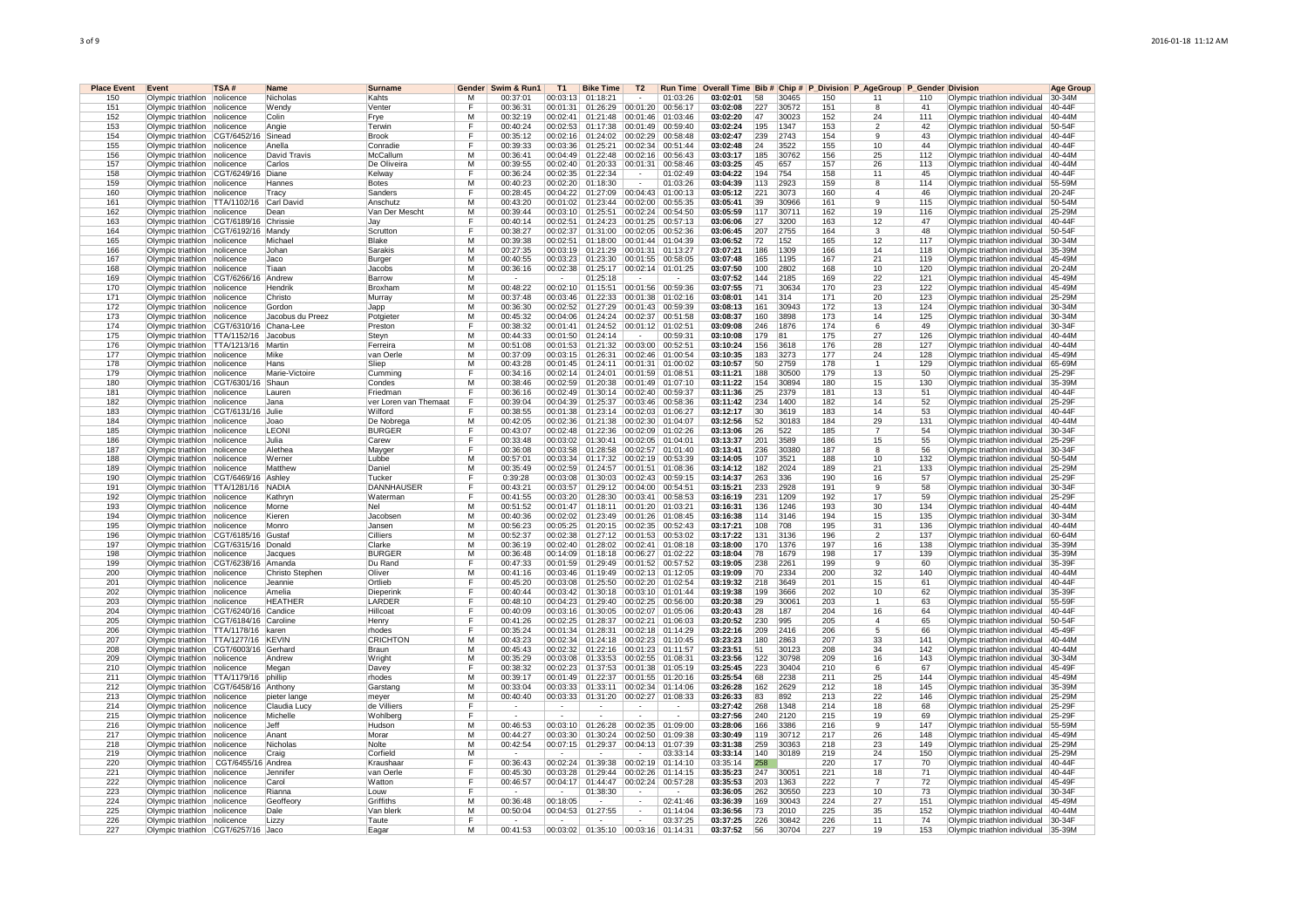| <b>Place Event</b> | Event                                        | TSA# | <b>Name</b>            | <b>Surname</b>        |    | Gender   Swim & Run1     | T <sub>1</sub>           | <b>Bike Time</b>                    | T <sub>2</sub>           |                          | Run Time Overall Time Bib # Chip # P Division P AgeGroup P Gender Division |     |                 |     |                |     |                                     | <b>Age Group</b> |
|--------------------|----------------------------------------------|------|------------------------|-----------------------|----|--------------------------|--------------------------|-------------------------------------|--------------------------|--------------------------|----------------------------------------------------------------------------|-----|-----------------|-----|----------------|-----|-------------------------------------|------------------|
| 228                | Olympic triathlon nolicence                  |      | Harry Lawrence Charles | Eddie                 |    | 00:58:50                 | 00:05:59                 | 01:33:22                            |                          | 01:00:48                 | 03:38:59                                                                   | 62  | 3479            | 228 | 17             | 154 | Olympic triathlon individual        | 30-34M           |
| 229                | Olympic triathlon nolicence                  |      | Christopher            | Knight                | м  | 00:50:03                 | 00:07:38                 | 01:27:57 00:04:45 01:10:13          |                          |                          | 03:40:36                                                                   | 46  | 2846            | 229 | 25             | 155 | Olympic triathlon individual        | 25-29M           |
| 230                | Olympic triathlon TTA/1203/16 Mark           |      |                        | swart                 | м  | 00:49:41                 |                          | 00:02:44 01:27:45 00:02:24 01:18:46 |                          |                          | 03:41:20                                                                   | 87  | 30266           | 230 | 10             | 156 | Olympic triathlon individual        | 55-59M           |
| 231                | Olympic triathlon nolicence                  |      | Loren                  | Fisher                |    | 00:35:02                 |                          | 00:04:07 01:36:09 00:02:45 01:23:41 |                          |                          | 03:41:44                                                                   | 251 | 3643            | 231 | 11             | 75  | Olympic triathlon individual 35-39F |                  |
| 232                | Olympic triathlon CGT/6029/16 Jacqueline May |      |                        | Seddon                |    | 00:43:21                 |                          | 00:03:35 01:43:35 00:02:39 01:08:43 |                          |                          | 03:41:53                                                                   | 237 | 30210           | 232 | $\overline{2}$ | 76  | Olympic triathlon individual        |                  |
| 233                | Olympic triathlon nolicence                  |      | Giselle Margeaux       | Bewsher               |    | 01:06:47                 |                          | 00:03:04 01:25:09 00:04:15 01:06:56 |                          |                          | 03:46:11                                                                   | 260 | 30095           | 233 | 19             | 77  | Olympic triathlon individual 40-44F |                  |
| 234                | Olympic triathlon nolicence                  |      | Justine                | Bolton                |    | 00:39:32                 |                          | 00:02:39 01:40:27 00:02:47 01:20:47 |                          |                          | 03:46:12                                                                   | 241 | $\overline{7}$  | 234 | 20             | 78  | Olympic triathlon individual 40-44F |                  |
| 235                | Olympic triathlon nolicence                  |      | Marisa                 | Capkovic              |    | 01:04:08                 |                          | 00:03:57 01:28:23 00:04:29 01:10:27 |                          |                          | 03:51:24                                                                   | 202 | 2713            | 235 | 21             | 79  | Olympic triathlon individual 40-44F |                  |
| 236                | Olympic triathlon CGT/6001/16 Bill           |      |                        | Mason                 | м  | 00:54:21                 |                          | 00:04:33 01:36:32 00:02:11 01:15:16 |                          |                          | 03:52:53                                                                   | 76  | 327             | 236 | 28             | 157 | Olympic triathlon individual 45-49M |                  |
| 237                | Olympic triathlon TTA/1136/16 Marius         |      |                        | Bouwer                | м  | 00:41:00                 |                          | 00:03:16 01:43:21                   |                          | 00:03:30 01:23:33        | 03:54:40                                                                   | 37  | 30860           | 237 | 11             | 158 | Olympic triathlon individual 55-59M |                  |
| 238                | Olympic triathlon CGT/6255/16 Kerry          |      |                        | <b>Ellis-Williams</b> |    | 00:53:37                 |                          | 00:03:29 01:47:51                   |                          | 00:03:36 01:10:19        | 03:58:52                                                                   | 193 | 2311            | 238 | 12             | 80  | Olympic triathlon individual        | 35-39F           |
| 239                | Olympic triathlon nolicence                  |      | Caitlin Erin           | Dowd                  | Е  | 02:58:37                 | 00:01:01                 | 00:36:50 00:00:48 00:23:10          |                          |                          | 04:00:26                                                                   | 191 | 30973           | 239 | 20             | 81  | Olympic triathlon individual        | 25-29F           |
|                    |                                              |      |                        |                       |    |                          |                          |                                     |                          |                          |                                                                            |     |                 |     |                |     |                                     |                  |
|                    | Olympic triathlon nolicence                  |      | Annerie                | Cornelissen           |    |                          | $\sim$                   | $\overline{\phantom{a}}$            | $\sim$                   | $\sim$                   | <b>DNF</b>                                                                 | 265 | 2891            |     |                |     | Olympic triathlon individual        | $12-13F$         |
|                    | Olympic triathlon CGT/6099/16 Leigh          |      |                        | Behr                  | F. | $\overline{\phantom{a}}$ | $\sim$                   | $\overline{\phantom{a}}$            | $\sim$                   | $\sim$                   | <b>DNF</b>                                                                 | 200 | 2356            |     |                |     | Olympic triathlon individual        | 30-34F           |
|                    | Olympic triathlon CGT/6064/16 Nadine         |      |                        | Pretorius             | F. | $\overline{\phantom{a}}$ | $\sim$                   | $\overline{\phantom{a}}$            | $\sim$                   | ۰.                       | <b>DNF</b>                                                                 | 192 | 3384            |     |                |     | Olympic triathlon individual        | 30-34F           |
|                    | Olympic triathlon nolicence                  |      | Kirsten                | Jefferv               | Е  |                          | $\sim$                   | $\overline{\phantom{a}}$            | $\sim$                   | ۰.                       | <b>DNF</b>                                                                 | 22  | 3917            |     |                |     | Olympic triathlon individual        | 30-34F           |
|                    | Olympic triathlon CGT/6449/16 Erika          |      |                        | du Plessis            | F  | ٠                        | $\sim$                   | ٠                                   | $\sim$                   | $\overline{\phantom{a}}$ | <b>DNF</b>                                                                 | 235 | 846             |     |                |     | Olympic triathlon individual        | 30-34F           |
|                    | Olympic triathlon TTA/1241/16 Ilgna          |      |                        | Dougal                | F. | ٠                        | $\sim$                   | ٠                                   | $\sim$                   | $\sim$                   | <b>DNF</b>                                                                 | 190 | 1206            |     |                |     | Olympic triathlon individual        | 35-39F           |
|                    | Olympic triathlon nolicence                  |      | Kate                   | Abbot                 | Ε. |                          |                          |                                     | $\sim$                   | $\overline{\phantom{a}}$ | <b>DNF</b>                                                                 | 217 | 30625           |     |                |     | Olympic triathlon individual        | 40-44F           |
|                    | Olympic triathlon CGT/6203/16 Deidre Linda   |      |                        | Herbst                | E  | 00:39:57                 | 00:03:01                 | 01:30:08                            | $\overline{\phantom{a}}$ | $\sim$                   | <b>DNF</b>                                                                 | 249 | 30031           |     |                |     | Olympic triathlon individual        | 50-54F           |
|                    | Olympic triathlon CGT/6025/16 Hazel          |      |                        | Aggett                | F. |                          |                          |                                     |                          | ٠                        | <b>DNF</b>                                                                 | 213 | 561             |     |                |     | Olympic triathlon individual        | 55-59F           |
|                    | Olympic triathlon nolicence                  |      | David                  | Sanders               | M  | ٠                        |                          |                                     |                          |                          | <b>DNF</b>                                                                 | 81  | 2375            |     |                |     | Olympic triathlon individual        | 20-24M           |
|                    | Olympic triathlon nolicence                  |      | Alex                   | De Bruvn              | м  |                          |                          |                                     | $\overline{\phantom{a}}$ | $\overline{\phantom{a}}$ | <b>DNF</b>                                                                 | 254 | 2230            |     |                |     | Olympic triathlon individual        | 25-29M           |
|                    | Olympic triathlon nolicence                  |      | Batho Bonolo           | Motubudi              | м  | 00:57:26                 | $\sim$                   | 01:45:57                            | $\overline{\phantom{a}}$ | $\overline{\phantom{a}}$ | <b>DNF</b>                                                                 | 184 | 2550            |     |                |     | Olympic triathlon individual        | 35-39M           |
|                    | Olympic triathlon nolicence                  |      | Scott                  | Sargent               | M  |                          |                          |                                     |                          | ۰.                       | <b>DNF</b>                                                                 | 142 | 443             |     |                |     | Olympic triathlon individual        | 35-39M           |
|                    | Olympic triathlon CGT/6049/16 Paul           |      |                        | Smuts                 | м  | ٠                        |                          | $\overline{\phantom{a}}$            | $\sim$                   | $\overline{\phantom{a}}$ | <b>DNF</b>                                                                 | 35  | 30448           |     |                |     | Olympic triathlon individual        | $40 - 44M$       |
|                    | Olympic triathlon nolicence                  |      | Phenyo Mogoletsi       | Mathopa               | м  | $\overline{\phantom{a}}$ |                          | $\overline{\phantom{a}}$            | $\sim$                   | $\sim$                   | <b>DNF</b>                                                                 | 55  | 30 <sup>°</sup> |     |                |     | Olympic triathlon individual        | $40 - 44M$       |
|                    | Olympic triathlon CGT/6122/16 Roger          |      |                        | <b>Skews</b>          | M  |                          |                          |                                     | $\sim$                   | $\overline{\phantom{a}}$ | <b>DNF</b>                                                                 | 128 | 1038            |     |                |     | Olympic triathlon individual        | 40-44M           |
|                    | Olympic triathlon KZN/0106/16 dlen           |      |                        | aore                  | м  | 00:21:12                 | $\overline{\phantom{a}}$ | 00:01:03                            | $\overline{\phantom{a}}$ | $\sim$                   | <b>DNF</b>                                                                 | 255 | 163             |     |                |     | Olympic triathlon individual        | 45-49M           |
|                    | Olympic triathlon nolicence                  |      | Simon                  | Marland               | м  | ٠                        |                          | $\overline{\phantom{a}}$            | $\sim$                   | $\sim$                   | <b>DNF</b>                                                                 | 60  | 2427            |     |                |     | Olympic triathlon individual        | 45-49M           |
|                    | Olympic triathlon CGT/6300/16 Rami           |      |                        | Sassen                | м  | ٠                        |                          | $\overline{\phantom{a}}$            | $\sim$                   | $\sim$                   | <b>DNF</b>                                                                 | 48  | 3855            |     |                |     | Olympic triathlon individual 45-49M |                  |
|                    | Olympic triathlon CGT/6272/16 Ron            |      |                        | Veenis                | м  | $\overline{\phantom{a}}$ | $\sim$                   | $\overline{\phantom{a}}$            | $\sim$                   | $\sim$                   | <b>DNF</b>                                                                 | 157 | 2839            |     |                |     | Olympic triathlon individual        | 50-54M           |
|                    | Olympic triathlon CGT/6997/16 Bobby          |      |                        | Hamman                | M  | 00:23:46                 | $\sim$                   | $\overline{\phantom{a}}$            | $\sim$                   | $\sim$                   | <b>DNF</b>                                                                 | 42  | 1062            |     |                |     | Olympic triathlon individual        | 50-54M           |
|                    | Olympic triathlon CGT/6209/16 Endre          |      |                        | Sparkes               | м  |                          |                          | $\overline{\phantom{a}}$            |                          | $\overline{\phantom{a}}$ | <b>DNF</b>                                                                 | 33  | 30364           |     |                |     | Olympic triathlon individual        | 55-59M           |
|                    |                                              |      |                        |                       |    |                          |                          |                                     |                          |                          |                                                                            |     |                 |     |                |     |                                     |                  |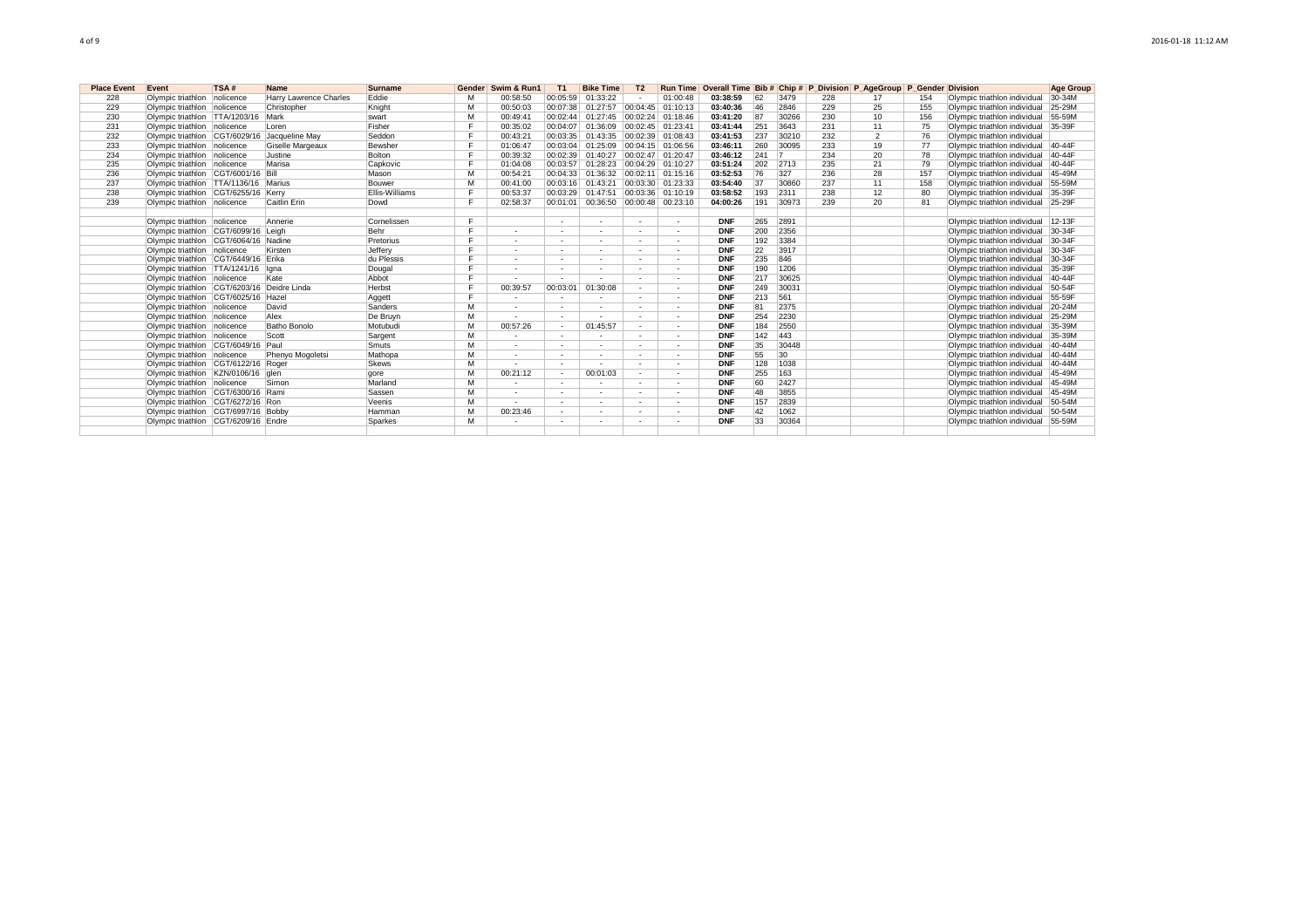| <b>Place Event</b> Event |                                       | TSA# | <b>Name</b>               | Surname         |        | Gender Swim & Run1 | T1       | <b>Bike Time</b>           | T <sub>2</sub> |                   |            |     |       |                 | Run Time Overall Time Bib # Chip # P Division P AgeGroup P Gender Division |                                    | Age Group |
|--------------------------|---------------------------------------|------|---------------------------|-----------------|--------|--------------------|----------|----------------------------|----------------|-------------------|------------|-----|-------|-----------------|----------------------------------------------------------------------------|------------------------------------|-----------|
|                          |                                       |      |                           |                 |        |                    |          | <b>Olympic Duathlon</b>    |                |                   |            |     |       |                 |                                                                            |                                    |           |
| <b>Place Event</b>       | Event                                 | TSA# | <b>Name</b>               | lSurname        | Gender | Run1               |          | T1 Bike Time               | T2             | Run <sub>2</sub>  |            |     |       |                 | Overall Time Bib # Chip # P Division P AgeGroup P Gender Division          |                                    | Age Group |
|                          | Olympic duathlon CGT/6464/16 andre    |      |                           | du toit         | м      |                    |          |                            |                |                   | 02:13:26   | 530 | 30648 |                 |                                                                            | Olympic duathlon individual 50-54M |           |
|                          | Olympic duathlon CGT/6128/16 Ian      |      |                           | van der walt    | M      | 00:43:58           | 00:00:55 | 01:13:23                   | 00:01:02       | 00:22:37          | 02:21:55   | 533 | 3300  |                 |                                                                            | Olympic duathlon individual 40-44M |           |
|                          | Olympic duathlon TTA/1252/16 Andy     |      |                           | Robertson       |        | 00:46:32           | 00:01:22 | 01:07:49                   | 00:01:03       | 00:26:35          | 02:23:21   | 534 | 30575 |                 | $\sim$                                                                     | Olympic duathlon individual 40-44M |           |
|                          | Olympic duathlon CGT/6447/16 Andrew   |      |                           | Dixon           | M      | 00:45:01           |          | 00:01:30 01:12:26 00:00:57 |                | 00:25:00          | 02:24:54   | 542 | 1319  |                 | 3                                                                          | Olympic duathlon individual 40-44M |           |
|                          | Olympic duathlon CGT/6453/16 Rav      |      |                           | Cranston        |        | 00:45:00           | 00:01:38 | 01:13:04                   | 00:01:02       | 00:24:33          | 02:25:17   | 526 | 2271  |                 | $\mathfrak{p}$                                                             | Olympic duathlon individual 50-54M |           |
|                          | Olympic duathlon CGT/6067/16 Marilise |      |                           | Vermaak         |        | 00:39:59           |          | 00:02:14 01:17:54          |                | 00:01:16 00:23:58 | 02:25:21   | 532 | 30559 |                 |                                                                            | Olympic duathlon individual 40-44F |           |
|                          | Olympic duathlon nolicence            |      | Anet                      | Coetzee         |        | 00:37:18           | 00:01:44 | 01:24:00                   | 00:01:12       | 00:23:09          | 02:27:23   | 531 | 30292 |                 |                                                                            | Olympic duathlon individual 25-29F |           |
|                          | Olympic duathlon CGT/6177/16 Bryce    |      |                           | Tatham          | M      | 00:46:01           | 00:01:05 | 01:16:40 00:00:48 00:24:47 |                |                   | 02:29:21   | 494 | 30596 |                 |                                                                            | Olympic duathlon individual 25-29M |           |
|                          | Olympic duathlon TTA/1192/16 Sydney   |      |                           | Gregan          | M      | 0:49:12            | 00:02:30 | 01:15:25                   | 00:01:27       | 00:24:59          | 02:33:36   | 543 | 2609  |                 | 3                                                                          | Olympic duathlon individual 50-54M |           |
| 10                       | Olympic duathlon nolicence            |      | Charles                   | Freedman        |        | 00:46:35           | 00:02:56 | 01:27:51                   | 00:02:07       | 00:24:43          | 02:44:12   | 524 | 821   | 10 <sup>1</sup> |                                                                            | Olympic duathlon individual 30-34M |           |
| 11                       | Olympic duathlon CGT/6391/16 Scott    |      |                           | Kelly           | M      | 00:50:40           | 00:01:56 | 01:21:34                   | 00:01:50       | 00:29:39          | 02:45:39   | 539 | 3778  | 11              |                                                                            | Olympic duathlon individual 20-24M |           |
| 12                       | Olympic duathlon nolicence            |      | Vic                       | Pitro           | M      | 01:00:55           | 00:03:06 | 01:10:23                   |                | 00:02:06 00:29:44 | 02:46:14   | 536 | 1508  | 12              |                                                                            | Olympic duathlon individual 55-59M |           |
| 13                       | Olympic duathlon nolicence            |      | Darren                    | Kelly-Loulie    | M      | 00:51:53           | 00:02:24 | 01:23:03                   | 00:02:00       | 00:27:33          | 02:46:53   | 528 | 701   | 13              |                                                                            | Olympic duathlon individual 45-49M |           |
| 14                       | Olympic duathlon CGT/6457/16          |      | Elista                    | Malhou          |        | 00:49:29           | 00:02:06 | 01:28:22                   | 00:01:17       | 00:32:58          | 02:54:12   |     | 30221 | 14              |                                                                            | Olympic duathlon individual 35-39F |           |
| 15                       | Olympic duathlon nolicence            |      | Alwyn                     | Viljoen         | M      | 00:59:1            | 00:01:36 | . .                        | 01:26:12       | 00:30:45          | 02:57:44   | 523 | 1175  | 15              | $\mathfrak{p}$                                                             | Olympic duathlon individual        | $30-34M$  |
| 16                       | Olympic duathlon nolicence            |      | Yolanda Gareth            | Oberholzer Bown |        | 01:01:52           | 00:02:11 | 01:29:18                   | 00:01:18       | 00:30:44          | 03:05:23   | 545 | 30235 |                 |                                                                            | Olympic duathlon team              | Team      |
| 17                       | Olympic duathlon nolicence            |      | <b>JEFFREY</b>            | <b>TYLER</b>    | M      | 00:59:26           | 00:05:42 | 01:28:28                   | 00:03:41       | 00:29:20          | 03:06:37   | 522 | 30835 | 16              |                                                                            | Olympic duathlon individual 60-64M |           |
| 18                       | Olympic duathlon nolicence            |      | Kobus                     | van Niekerk     |        | 00:49:45           | 00:02:01 | 01:46:06                   | 00:02:00       | 00:30:18          | 03:10:10   | 537 | 30216 | 17              |                                                                            | Olympic duathlon individual 40-44M |           |
| 19                       | Olympic duathlon nolicence            |      | Allan                     | Dewar           |        | 00:56:55           | 00:02:03 | 01:33:50                   | 00:01:36       | 00:36:21          | 03:10:45   | 525 | 30485 | 18              |                                                                            | Olympic duathlon individual 35-39M |           |
| 20                       | Olympic duathlon CGT/6258/16 Russ     |      |                           | Dodding         |        | 00:55:22           | 00:02:17 | 01:39:34                   | 00:02:28       | 00:36:15          | 03:15:56   | 527 | 30552 | 19              | $\mathfrak{p}$                                                             | Olympic duathlon individual 55-59M |           |
| 21                       | Olympic duathlon nolicence            |      | Silvia Da Conceicao Cunha | Oliveira        |        | 00:56:47           |          | 00:03:24 01:40:33 00:03:04 |                | 00:32:58          | 03:16:46   | 535 | 1253  | 20              |                                                                            | Olympic duathlon individual 45-49F |           |
| 22                       | Olympic duathlon CGT/6285/16          |      | Heather                   | Murch           |        | 00:57:1            | 00:01:59 | 01:41:40 00:02:29          |                | 00:36:22          | 03:19:41   | 529 | 2183  | 21              |                                                                            | Olympic duathlon individual 55-59F |           |
|                          | Olympic duathlon nolicence            |      | Jana                      | vd Merwe        | Е      | $\sim$             | $\sim$   | ٠                          | $\sim$         |                   | <b>DNF</b> | 546 | 1916  |                 |                                                                            | Olympic duathlon individual 18-19F |           |
|                          | Olympic duathlon nolicence            |      | Melanie                   | Barrow          | е      | $\sim$             |          | ٠                          |                |                   | <b>DNF</b> | 540 | 3672  |                 |                                                                            | Olympic duathlon individual 40-44F |           |
|                          | Olympic duathlon nolicence            |      | Sean Terence              | Fraenkel        | M      | $\sim$             |          | $\sim$                     | $\sim$         |                   | <b>DNF</b> | 544 | 3502  |                 |                                                                            | Olympic duathlon individual 30-34M |           |
|                          | Olympic duathlon CGT/6124/16          |      | Hadley                    | McCormick       | M      |                    |          | ٠                          |                |                   | <b>DNF</b> | 521 | 1051  |                 |                                                                            | Olympic duathlon individual 50-54M |           |
|                          |                                       |      |                           |                 |        |                    |          |                            |                |                   |            |     |       |                 |                                                                            |                                    |           |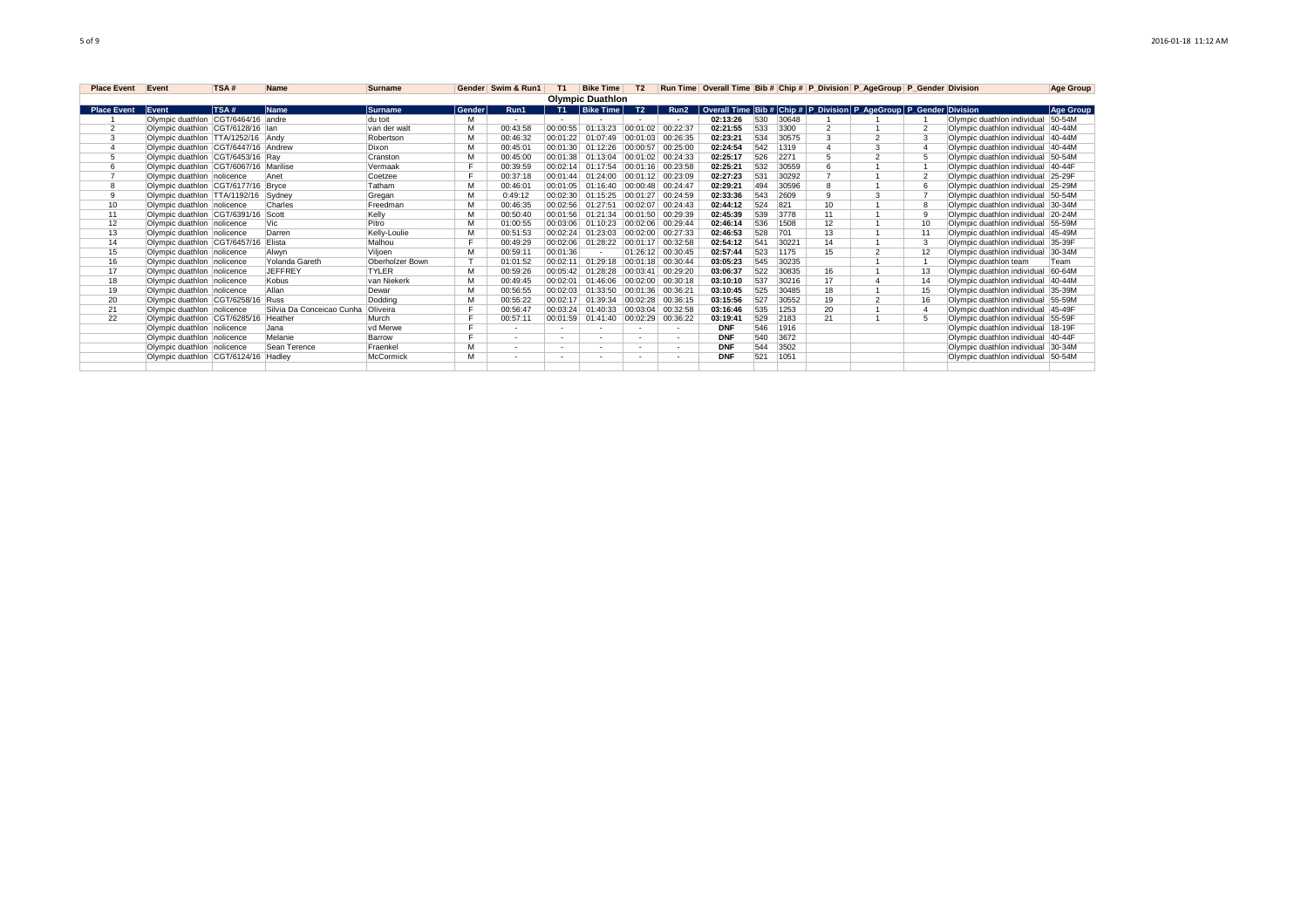| <b>Place Event</b> | Event          | TSA <sub>k</sub>   | <b>Name</b> | <b>Surname</b> |            | Gender Swim & Run1 | <b>Bike Time</b>  | T <sub>2</sub> |          |            |            |      | Run Time Overall Time Bib # Chip # P Division P AgeGroup P Gender Division               |                | Age Group |
|--------------------|----------------|--------------------|-------------|----------------|------------|--------------------|-------------------|----------------|----------|------------|------------|------|------------------------------------------------------------------------------------------|----------------|-----------|
|                    |                |                    |             |                |            |                    | Para Triathlon    |                |          |            |            |      |                                                                                          |                |           |
| <b>Place Event</b> | <b>IEvent</b>  | <b>TSA#</b>        | Name        | Surname        | l Gender l | Swim               | <b>Bike Time</b>  | T2             |          |            |            |      | Run Time   Overall Time   Bib #   Chip #   P Division   P AgeGroup   P Gender   Division |                | Age Group |
|                    | Para triathlon | CGT/6399/16 Dylan  |             | da Silva       |            | 00:16:22           | 00:00:52 00:34:57 | 00:00:51       | 00:25:09 | 01:18:11   | 584 732    |      |                                                                                          | Para triathlon | 20-24M    |
|                    | Para triathlon | CGT/6267/16 Stan   |             | Andrews        |            | 00:15:59           | 00:00:59 00:40:43 |                | 00:29:55 | 01:27:36   | 578 2329   |      |                                                                                          | Para triathlon | 35-39M    |
|                    | Para triathlon | CGT/6286/16 Irish  |             | Matcheke       | м          | 00:37:55           | 00:02:15 00:43:46 | 00:01:21       | 00:36:07 | 02:01:24   | 588        | 2880 |                                                                                          | Para triathlon | 25-29M    |
|                    | Para triathlon | CGT/6408/16 Pieter |             | du Preez       | м          |                    |                   |                |          | <b>DNF</b> | 583<br>457 |      |                                                                                          | Para triathlon | 35-39M    |
|                    | Para triathlon | CGT/6471/16 Oswald |             | Kvdd           | м          |                    |                   |                |          | <b>DNF</b> | 589        | 3543 |                                                                                          | Para triathlon | 45-49M    |
|                    |                |                    |             |                |            |                    |                   |                |          |            |            |      |                                                                                          |                |           |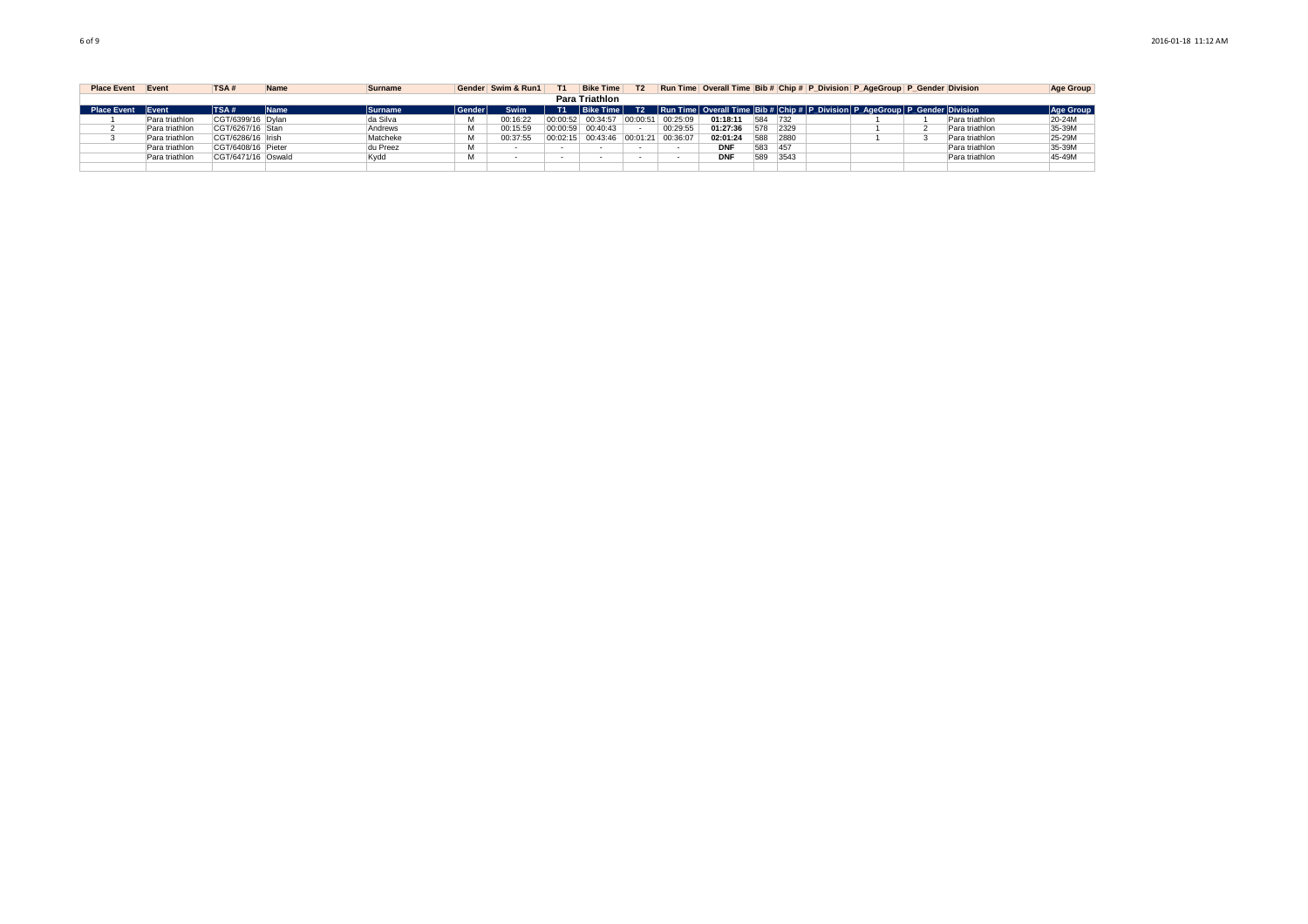| <b>Place Event</b> Event |                                      | TSA#                      | Name                           | <b>Surname</b>         |                | Gender Swim & Run1   | T1                   |                                 |                      |                               |                      |            |               |                | Bike Time   T2   Run Time   Overall Time   Bib #   Chip #   P_Division   P_AgeGroup   P_Gender Division |                                           |                                                  | <b>Age Group</b> |
|--------------------------|--------------------------------------|---------------------------|--------------------------------|------------------------|----------------|----------------------|----------------------|---------------------------------|----------------------|-------------------------------|----------------------|------------|---------------|----------------|---------------------------------------------------------------------------------------------------------|-------------------------------------------|--------------------------------------------------|------------------|
|                          |                                      |                           |                                |                        |                |                      |                      | <b>Sprint Triathlon</b>         |                      |                               |                      |            |               |                |                                                                                                         |                                           |                                                  |                  |
| Place Event Event        |                                      | TSA#                      | Name                           | Surname                | Gender         | Swim                 | T1                   | <b>Bike Time</b>                | T2                   |                               |                      |            |               |                | Run Time   Overall Time   Bib #   Chip #   P_Division   P_AgeGroup   P_Gender   Division                |                                           |                                                  | Age Group        |
|                          | Sprint triathlon                     | CGT/6091/16 Giacomo       |                                | Guerra                 | м              |                      |                      | 00:32:25                        |                      |                               | 01:04:03             | 573        | 3728          |                |                                                                                                         |                                           | Sprint triathlon 16-17                           | 16-17M           |
| $\mathcal{P}$<br>-3      | Sprint triathlon<br>Sprint triathlon | CGT/6172/16 Cameron       | TTA/1172/16 Rikus Lourens      | MacNair<br>Botha       | м<br>M         | 00:13:47<br>00:14:45 | 00:00:57<br>00:00:55 | 00:35:04<br>00:35:05            | 00.0034              | 00:22:00<br>00:21:11          | 01:11:48<br>01:12:30 | 575<br>499 | 1896<br>3155  | $\mathfrak{p}$ | $\mathbf{1}$<br>$\mathfrak{p}$                                                                          | $\mathfrak{p}$<br>3                       | Sprint triathlon 18-19<br>Sprint triathlon 16-17 | 18-19M<br>16-17M |
| $\overline{4}$           | Sprint triathlon                     | TTA/1127/16 Michael       |                                | van der Merwe          | M              | 00:18:57             | 00:00:51             | 00:36:26                        | 00:00:45             | 00:20:48                      | 01:17:47             | 577        | 1877          | -3             | 3                                                                                                       | $\overline{4}$                            | Sprint triathlon 16-17                           | 16-17M           |
| 5                        | Sprint triathlon                     | CGH/6487/16 Rikardo       |                                | Broxham                | M              | 00:15:53             | 00:01:42             | 00:32:38                        | 00:00:57             | 00:26:59                      | 01:18:09             | 587        | 1168          | $\overline{4}$ | 4                                                                                                       | 5                                         | Sprint triathlon 16-17                           | 16-17M           |
| 6                        | Sprint triathlon                     | CGT/6120/16 Dom           |                                | Smith                  | м              | 00:14:34             | 00:02:04             | 00:35:42                        | 00:01:34             | 00:24:44                      | 01:18:38             | 404        | 2162          |                | 1                                                                                                       | 6                                         | Sprint triathlon 20+                             | 45-49M           |
|                          | Sprint triathlon                     | nolicence                 | Barry                          | Cochrane               | M              | 00:14:33             | 00:02:02             | 00:35:44                        | 00:01:33             | 00:24:51                      | 01:18:43             | 406        | 3956          | $\overline{2}$ | 1                                                                                                       | $\overline{7}$                            | Sprint triathlon 20+                             | 30-34M           |
| -8                       | Sprint triathlon                     | CGT/6459/16 Clayton       |                                | Le Roux                | M              | 00:12:12             | 00:00:47             | 00:38:48                        | 00:00:40             | 00:26:58                      | 01:19:25             | 585        | 30583         | -5             | 5                                                                                                       | 8                                         | Sprint triathlon 16-17                           | 16-17M           |
| 9                        | Sprint triathlon                     | WPT/0344/16 Jan           |                                | Ehlers                 | M              | 00:14:05             | 00:00:52             |                                 |                      | 00:38:05 00:00:43 00:26:49    | 01:20:34             | 576        | 307           | $\mathfrak{p}$ | $\overline{\mathbf{c}}$                                                                                 | 9                                         | Sprint triathlon 18-19                           | 18-19M           |
| 10                       | Sprint triathlon                     | NWT/0023/16 Gert Hendrik  |                                | Coetzee                | м              | 00:17:04             | 00:01:21             | 00:37:31 00:00:56               |                      | 00:23:52                      | 01:20:44             | 486        | 3743          | 3              |                                                                                                         | 10                                        | Sprint triathlon 20+                             | 25-29N           |
| 11<br>12                 | Sprint triathlon<br>Sprint triathlon | NWT/0060/16 Jeanre        | TTA/1237/16 Kurt Bruno Hermann | van Antwerpen          | м<br>м         | 00:14:36<br>00:14:32 | 00:01:03<br>00:00:57 | 00:42:06<br>00:39:29            | 00:00:40             | 00:00:29 00:22:50<br>00:25:52 | 01:21:04<br>01:21:30 | 579<br>574 | 3724<br>1975  | 6              | 6<br>7                                                                                                  | 11<br>12                                  | Sprint triathlon 16-17<br>Sprint triathlon 16-17 | 16-17M<br>16-17M |
| 13                       | Sprint triathlon                     |                           | CGT/6460/16 Warren Calvin      | Kruger<br>Williams     | M              | 00:17:50             | 00:01:58             | 00:36:07                        | 00:01:17             | 00:25:48                      | 01:23:00             | 462        | 3926          | $\overline{4}$ |                                                                                                         | 13                                        | Sprint triathlon 20+                             | $20 - 24$        |
| 14                       | Sprint triathlon                     | CGT/6119/16               | Ismai                          | Ayob                   | м              |                      |                      |                                 |                      |                               | 01:24:01             | 490        | 1064          |                |                                                                                                         | 14                                        | Sprint triathlon 20+                             | 40-44M           |
| 15                       | Sprint triathlon                     | nolicence                 | Robbie                         | Gien                   | м              | 00:14:56             | 00:01:40             | 00:37:14                        | 00:00:54             | 00:30:19                      | 01:25:03             | 409        | 462           | 6              | $\mathfrak{p}$                                                                                          | 15                                        | Sprint triathlon 20+                             | 25-29M           |
| 16                       | Sprint triathlon                     | TTA/1163/16               | Jacobs Adriaan                 | Mybural                | M              | 00:20:16             | 00:01:38             | 00:36:38                        | 00:01:12             | 00:26:05                      | 01:25:49             | 442        | 30963         |                | $\overline{2}$                                                                                          | 16                                        | Sprint triathlon 20+                             | 45-49M           |
| 17                       | Sprint triathlon                     | nolicence                 | Susan Kathleen                 | <b>Hartley</b>         |                | 00:19:02             | 00:01:48             |                                 |                      |                               | 01:26:01             | 441        | 796           | R              |                                                                                                         |                                           | Sprint triathlon 20+                             | 40-44F           |
| 18                       | Sprint triathlon                     | CGT/6112/16               | Simor                          | Oliver                 | м              | 00:19:01             | 00:02:15             | 00:37:38                        | 00:01:38             | 00:25:41                      | 01:26:13             | 403        | 222'          | 9              |                                                                                                         | 17                                        | Sprint triathlon 20+                             | 50-54M           |
| 19                       | Sprint triathlon                     | nolicence                 | Grant                          | MacNair                | м              | 00:18:56             | 00:01:24             | 00:39:05 00:01:21               |                      | 00:26:15                      | 01:27:01             | 422        | 2002          | 10             | 3                                                                                                       | 18                                        | Sprint triathlon 20+                             | 45-49M           |
| 20<br>21                 | Sprint triathlon<br>Sprint triathlon | nolicence<br>CGT/6478/16  | Nastassia                      | Howard<br>Groenewald   | F<br>E         | 00:17:22<br>00:25:09 | 00:01:28<br>00:00:58 | 00:44:01<br>00:37:51            | 00:01:00<br>00:01:01 | 00:23:36<br>26:09:00          | 01:27:27<br>01:27:50 | 479<br>269 | 2462<br>860   | 11             | 1                                                                                                       | $\mathfrak{p}$<br>$\overline{\mathbf{3}}$ | Sprint triathlon 20+<br>Sprint triathlon 16-17   | 25-29F<br>16-17F |
| 22                       | Sprint triathlon                     | nolicence                 | <b>Thana</b><br>Jordaar        | Jacobs                 | М              | 00:17:21             | 00:03:17             | 00:39:25                        | 00:01:45             | 00:26:05                      | 01:27:53             | 455        | 3244          | 8<br>12        | 3                                                                                                       | 19                                        | Sprint triathlon 20+                             | 25-29M           |
| 23                       | Sprint triathlon                     | nolicence                 | Justin                         | Whittal                | м              | 00:17:27             | 00:01:29             | 00:41:32                        | 00:01:01             | 00:27:16                      | 01:28:45             | 469        | 2726          | 13             | $\overline{4}$                                                                                          | 20                                        | Sprint triathlon 20+                             | 25-29M           |
| 24                       | Sprint triathlon                     | nolicence                 | Gerhard Roets                  | Cronje                 | M              | 00:20:26             | 00:02:24             | 00:38:24                        | 00:01:33             | 00:26:03                      | 01:28:50             | 431        | 1211          | 14             | $\mathfrak{p}$                                                                                          | 21                                        | Sprint triathlon 20+                             | 40-44M           |
| 25                       | Sprint triathlon                     | nolicence                 | Vincent                        | Ghislen                | $\overline{M}$ | 00:21:43             | 00:02:40             | 00:38:38                        | 00:02:05             | 00:23:45                      | 01:28:51             | 477        | 230           | 15             | 1                                                                                                       | 22                                        | Sprint triathlon 20+                             | 55-59M           |
| 26                       | Sprint triathlon                     | nolicence                 | Morgan                         | Williams               | M              | 00:16:35             | 00:02:36             | 00:38:50                        | 00:01:49             | 00:29:14                      | 01:29:04             | 481        | 30311         | 16             | $\overline{2}$                                                                                          | 23                                        | Sprint triathlon 20+                             | 30-34M           |
| 27                       | Sprint triathlon                     | nolicence                 | Sean Terence                   | Fraenke                | м              | 00:17:09             | 00:02:21             | 00:38:30 00:01:27               |                      | 00:30:02                      | 01:29:29             | 488        | 30453         | 17             | 3                                                                                                       | 24                                        | Sprint triathlon 20+                             | 30-34M           |
| 28                       | Sprint triathlon                     | nolicence                 | Sebastian                      | Du Rand                | M              | 00:15:39             | 00:01:41             |                                 |                      | 00:40:59  00:01:16  00:29:55  | 01:29:30             | 414        | 3858          | 18             | 5                                                                                                       | 25                                        | Sprint triathlon 20+                             | 25-29N           |
| 29                       | Sprint triathlon                     | nolicence                 | Berty                          | Van Dvk                | M              | 00.22.20             | 00:02:10             | 00:37:57                        |                      | 00.27.31                      | 01.29.58             | 417        | 3345          | 19             | 4                                                                                                       | 26                                        | Sprint triathlon 20+                             | 30-34M           |
| 30                       | Sprint triathlon                     | nolicence                 | Marco                          | Ghisleni               | M              | 00:17:37             | 00:03:25             | 00:42:00                        |                      | 00:27:25                      | 01:30:27             | 475        | 30995         | 20             | 6                                                                                                       | 27                                        | Sprint triathlon 20+                             | 25-29M           |
| 31                       | Sprint triathlon                     | nolicence                 | Jo                             | Shadwel                | Е              | 00:15:51             | 00:05:19<br>00:00:47 | 00:41:54                        | 00:01:30             | 00:26:03                      | 01:30:37<br>01:30:46 | 450        | 30074<br>3483 | 21             | $\overline{2}$<br>$\overline{2}$                                                                        | $\overline{4}$                            | Sprint triathlon 20+                             | 25-29F           |
| 32<br>33                 | Sprint triathlon<br>Sprint triathlon | CGT/6280/16<br>Inolicence | Isa<br>Karen Sarah             | Revneke<br>Krakowitzer | F              | 00:19:18<br>00:18:29 | 00:03:22             | 00:43:37<br>00:39:59            | 00:00:35<br>00:01:44 | 00:26:29<br>00:27:20          | 01.30.54             | 580<br>428 | 30237         | 9<br>22        | -1                                                                                                      | 5<br>6                                    | Sprint triathlon 16-17<br>Sprint triathlon 20+   | 16-17F<br>30-34F |
| 34                       | Sprint triathlon                     | TTA/1271/16               | Thurstan                       | Moodle <sup>®</sup>    | M              | 00:22:23             | 00:02:42             | 00:38:08                        | 00:01:46             | 00:26:21                      | 01:31:20             | 461        | 993           | 23             | $\overline{7}$                                                                                          | 28                                        | Sprint triathlon 20+                             | 25-29M           |
| 35                       | Sprint triathlon                     | nolicence                 | Olat                           | Olgiati                | M              | 00:24:35             | 00:01:54             | 00:38:24                        | 00:01:06             | 00:25:28                      | 01:31:27             | 405        | 2363          | 24             |                                                                                                         | 29                                        | Sprint triathlon 20+                             | 35-39M           |
| 36                       | Sprint triathlon                     | nolicence                 | Charles                        | Polson                 | M              | 00:24:44             | 00:01:15             | 00:37:09                        | 00:01:03             | 00:28:44                      | 01:32:55             | 402        | 1497          | 25             | $\overline{2}$                                                                                          | 30                                        | Sprint triathlon 20+                             | 50-54M           |
| 37                       | Sprint triathlon                     | CGT/6220/16               | Bartholomew Thomas             | Gormley                | M              | 00:20:40             | 00:01:55             | 00:39:01                        | 00.01.38             | 00:29:44                      | 01:32:58             | 410        | 1460          | 26             | 5                                                                                                       | 31                                        | Sprint triathlon 20+                             | 30-34M           |
| 38                       | Sprint triathlon                     | nolicence                 | Romarno                        | <b>Botha</b>           | M              | 00:19:22             | 00:01:55             | 00:42:31                        | 00:01:37             | 00:28:17                      | 01:33:42             | 425        | 931           | 27             | 8                                                                                                       | 32                                        | Sprint triathlon 20+                             | 25-29M           |
| 39                       | Sprint triathlon                     | nolicence                 | Megan                          | Whelan                 | F              | 00:18:19             | 00:01:27             | 00:47:52                        | 00:00:56             | 00:25:19                      | 01:33:53             | 421        | 30423         | 28             | 3                                                                                                       | $\overline{7}$                            | Sprint triathlon 20+                             | 25-29F           |
| 40                       | Sprint triathlon                     | nolicence                 | <b>ROBYN</b>                   | <b>GNUDI</b>           | Е              | 00:18:46             | 00:01:38             | 00:44:14                        | 00:01:30             | 00:29:08                      | 01:35:16             | 471        | 30458         | 29             | $\overline{2}$                                                                                          | 8                                         | Sprint triathlon 20+                             | $40 - 44F$       |
| 41<br>42                 | Sprint triathlon                     | nolicence                 | martine                        | human                  | F<br>F         | 00:17:30<br>00:18:00 | 00:01:57<br>00:03:06 | 00:47:46<br>$00:43:07$ 00:02:17 | 00:01:23             | 00:27:03<br>00:30:00          | 01:35:39<br>01:36:30 | 454<br>459 | 2443<br>30627 | 30<br>31       | $\overline{2}$<br>3                                                                                     | 9<br>10                                   | Sprint triathlon 20+                             | 30-34F<br>30-34F |
| 43                       | Sprint triathlon<br>Sprint triathlon | nolicence<br>nolicence    | Joanna Dominique<br>Gerrit     | Irwin<br>Withaar       | M              | 00:17:59             | 00:03:43             | 00:42:29 00:02:19               |                      | 00:30:02                      | 01:36:32             | 460        | 2608          | 32             | 6                                                                                                       | 33                                        | Sprint triathlon 20+<br>Sprint triathlon 20+     | 30-34M           |
| 44                       | Sprint triathlon                     | nolicence                 | ricky                          | cromer-wilson          | M              | 00:21:53             | 00:02:42             | 00:41:47 00:01:51               |                      | 00:28:36                      | 01:36:49             | 468        | 30101         | 33             | 9                                                                                                       | 34                                        | Sprint triathlon 20+                             | 25-29N           |
| 45                       | Sprint triathlon                     | nolicence                 | Paul                           | Vermaak                | м              | 00:19:13             | 00:03:17             | 00:40:00   00:01:44             |                      | 00:33:30                      | 01:37:44             | 429        | 2845          | 34             | $\overline{\mathbf{c}}$                                                                                 | 35                                        | Sprint triathlon 20+                             | 35-39N           |
| 46                       | Sprint triathlon                     | nolicence                 | Grant                          | Morshead               | M              | 00:22:20             | 00:02:23             | 00:40:10                        | 00:01:42             | 00:31:30                      | 01:38:05             | 465        | 2207          | 35             | 3                                                                                                       | 36                                        | Sprint triathlon 20+                             | 50-54M           |
| 47                       | Sprint triathlon                     | CGT/6385/16               | nikki                          | skews                  |                | 00:21:26             | 00:01:11             | 00:41:59                        |                      | 00:33:36                      | 01:38:12             | 445        | 332           | 36             |                                                                                                         | 11                                        | Sprint triathlon 20+                             | 35-39F           |
| 48                       | Sprint triathlon                     | nolicence                 | Adriaan                        | <b>Botha</b>           | М              | 00:25:38             | 00:03:02             | 00:39:30                        | 00:01:52             | 00:28:32                      | 01:38:34             | 453        | 117           | 37             | 10                                                                                                      | 37                                        | Sprint triathlon 20+                             | 25-29M           |
| 49                       | Sprint triathlon                     | nolicence                 | Samantha                       | Viney                  |                | 00:19:59             | 00:02:27             | 00:45:29                        | 00:01:07             | 00:29:54                      | 01:38:56             | 440        | 2630          | 38             | $\overline{4}$                                                                                          | 12                                        | Sprint triathlon 20+                             | 30-34F           |
| 50                       | Sprint triathlon                     | nolicence                 | Klaas                          | Prinsloo               | M<br>M         | 00:18:28             | 00:03:30             | 00:46:05                        | 00:01:30             | 00:29:40                      | 01:39:13             | 464        | 268           | 39<br>40       | $\overline{4}$<br>$\overline{5}$                                                                        | 38                                        | Sprint triathlon 20+                             | 45-49M           |
| 51<br>52                 | Sprint triathlon<br>Sprint triathlon | nolicence<br>nolicence    | Luis<br>Carla Stehnia          | Nunes<br>Venter        | F              | 00:19:19<br>00:21:13 | 00:03:04<br>00:01:47 | 00:43:51<br>00:42:17            | 00:01:57<br>00:01:18 | 00:32:22<br>00:34:03          | 01:40:33<br>01:40:38 | 478<br>586 | 379<br>413    | 10             | 3                                                                                                       | 39<br>13                                  | Sprint triathlon 20+<br>Sprint triathlon 16-17   | 45-49M<br>16-17F |
| 53                       | Sprint triathlon                     | nolicence                 | Adrienne                       | Le Clus                |                | 00:19:57             | 00:02:09             | 00:42:42                        |                      | 00:35:59                      | 01:40:47             | 505        | 30214         | 41             | $\overline{4}$                                                                                          | 14                                        | Sprint triathlon 20+                             | 25-29F           |
| 54                       | Sprint triathlon                     | nolicence                 | Nicholas David                 | Gillespie              | M              | 00:17:32             | 00:02:49             | 00:50:30                        | 00:00:56             | 00:29:47                      | 01:41:34             | 430        | 2809          | 42             | $\overline{2}$                                                                                          | 40                                        | Sprint triathlon 20+                             | 20-24M           |
| 55                       | Sprint triathlon                     | nolicence                 | <b>Wesley Andrew</b>           | Neilson                | M              | 00:24:24             | 00:02:35             | 00:37:32                        | 00:01:48             | 00:35:33                      | 01:41:52             | 443        | 791           | 43             | 7                                                                                                       | 41                                        | Sprint triathlon 20+                             | 30-34M           |
| 56                       | Sprint triathlon                     | nolicence                 | Lidio                          | Pinto                  | м              |                      |                      |                                 |                      |                               | 01:41:58             | 444        | 30176         | 44             | 3                                                                                                       | 42                                        | Sprint triathlon 20+                             | 40-44M           |
| 57                       | Sprint triathlon                     | nolicence                 | Casey Robyn                    | Pullen                 | E              | 00:13:07             | 00:01:13             |                                 |                      |                               | 01:42:05             | 413        | 2004          | 45             | $\mathbf{1}$                                                                                            | 15                                        | Sprint triathlon 20+                             | 20-24F           |
| 58                       | Sprint triathlon                     | nolicence                 | Esther                         | <b>Boshoft</b>         | M              | 00:19:27             | 00:02:30             | 00:45:39                        | 00:02:18             | 00:32:55                      | 01:42:49             | 433        | 1933          | 46             | 11                                                                                                      | 43                                        | Sprint triathlon 20+                             | 25-29N           |
| 59                       | Sprint triathlon                     | nolicence                 | Jessica                        | Morshead               | E              | 00:16:09             | 00:01:49             | 00:52:41                        | 00:01:19             | 00:32:29                      | 01:44:27             | 466        | 30142         | 47             | $\overline{2}$                                                                                          | 16                                        | Sprint triathlon 20+                             | 20-24F           |
| 60<br>61                 | Sprint triathlon<br>Sprint triathlon | nolicence<br>nolicence    | <b>Eliezer Levi</b><br>Daniel  | Orkin<br>Verdei        | M<br>м         | 00:23:26<br>00:22:52 | 00:03:21<br>00:04:30 | 00:48:55<br>00:47:58 00:01:22   |                      | 00:29:01<br>00:28:15          | 01:44:43<br>01:44:57 | 581<br>480 | 1718<br>2533  | 11<br>48       | 8<br>6                                                                                                  | 44<br>45                                  | Sprint triathlon 16-17<br>Sprint triathlon 20+   | 16-17M<br>45-49M |
| 62                       | Sprint triathlon                     | nolicence                 | Michelle                       | Mever                  |                | 00:25:53             | 00:03:19             | 00:44:34 00:02:26               |                      | 00:29:15                      | 01:45:27             | 452        | 2723          | 49             | 3                                                                                                       | 17                                        | Sprint triathlon 20+                             | $20 - 24F$       |
| 63                       | Sprint triathlon                     | nolicence                 | Ruan                           | Schutte                | M              | 00.21.50             | 00.04.03             | 00.42.57                        |                      | 00.36.43                      | 01.45.33             | 424        | 2437          | 50             | 4                                                                                                       | 46                                        | Sprint triathlon 20+                             | 40-44M           |
| 64                       | Sprint triathlon                     | nolicence                 | Ruan                           | Botha                  | M              | 00:22:19             | 00:03:58             | 00:40:22                        | 00:03:37             | 00:35:27                      | 01:45:43             | 451        | 2097          | 51             | 12                                                                                                      | 47                                        | Sprint triathlon 20+                             | 25-29M           |
| 65                       | Sprint triathlon                     | nolicence                 | Nicolette                      | Pringle                |                | 00:27:47             | 00:02:59             | 00:44:14                        | 00:02:23             | 00:29:02                      | 01:46:25             | 435        | 3150          | 52             | 3                                                                                                       | 18                                        | Sprint triathlon 20+                             | 40-44F           |
| 66                       | Sprint triathlon                     | nolicence                 | Marcellus                      | Hoods                  | м              | 00:19:20             | 00:02:06             | 00:54:45                        | 00:01:19             | 00:29:37                      | 01:47:07             | 485        | 267           | 53             | $\overline{7}$                                                                                          | 48                                        | Sprint triathlon 20+                             | 45-49M           |
| 67                       | Sprint triathlon                     | nolicence                 | Peter                          | Barrow                 | M              | 00:21:14             | 00:03:02             | 00:52:27                        | 00:01:12             | 00:29:28                      | 01.47.23             | 483        | 3131          | 54             | 5                                                                                                       | 49                                        | Sprint triathlon 20+                             | $40 - 44M$       |
| 68                       | Sprint triathlon                     | nolicence                 | Claire                         | Pelser                 | F              | 00:18:43             | 00:02:53             | 00:52:16                        | 00:01:43             | 00:32:05                      | 01:47:40             | 432        | 30571         | 55             | 5                                                                                                       | 19                                        | Sprint triathlon 20+                             | 25-29F           |
| 69                       | Sprint triathlon                     | nolicence                 | Stephanie                      | Jacobs                 | E              | 00:25:01             | 00:04:49             | 00:45:08                        | 00:02:24             | 00:31:04                      | 01:48:26             | 472        | 3945          | 56             | 5                                                                                                       | 20                                        | Sprint triathlon 20+                             | 30-34F           |
| 70<br>71                 | Sprint triathlon                     | nolicence                 | Carla                          | Wasserfal              | F              | 00:17:43             | 00:02:28             | 00:49:08                        | 00:02:26<br>$\sim$   | 00:37:28                      | 01:49:13             | 411<br>476 | 1557          | 57             | 6                                                                                                       | 21                                        | Sprint triathlon 20+                             | 30-34F<br>30-34F |
| 72                       | Sprint triathlon<br>Sprint triathlon | nolicence<br>nolicence    | Chane<br>John.                 | van Zyl-Swart          | M              | 00:30:07<br>00:18:03 | 00:02:18<br>00:02:02 | 00:45:53<br>01:00:14            | 00:01:59             | 00:32:14<br>00:29:05          | 01:50:32<br>01:51:23 | 446        | 30535<br>589  | 58<br>59       | 7<br>8                                                                                                  | 22<br>50                                  | Sprint triathlon 20+<br>Sprint triathlon 20+     | 45-49M           |
| 73                       | Sprint triathlon                     | nolicence                 | Mary-Anne                      | Geypen<br>George       |                | 00:18:56             | 00:03:33             | 00:51:43                        | 00:02:20             | 00:36:55                      | 01:53:27             | 474        | 397           | 60             |                                                                                                         | 23                                        | Sprint triathlon 20+                             | 60-64F           |
| 74                       | Sprint triathlon                     | nolicence                 | Nicola                         | Thompson               |                | 00:15:55             | 00:04:12             | 00:59:36                        | 00:02:41             | 00:31:26                      | 01:53:50             | 436        | 1729          | 61             | 6                                                                                                       | 24                                        | Sprint triathlon 20+                             | 25-29F           |
| 75                       | Sprint triathlon                     | nolicence                 | Monia                          | Sarakis                | F              | 00:22:04             | 00:03:33             | 00:55:50                        | 00:02:12             | 00:30:46                      | 01:54:25             | 484        | 2410          | 62             | 8                                                                                                       | 25                                        | Sprint triathlon 20+                             | $30 - 34F$       |
| 76                       | Sprint triathlon                     | nolicence                 | Nicolle                        | Olmesdah               | F              | 00:20:00             | 00:03:50             | 00:51:05                        | 00:02:24             | 00:39:35                      | 01:56:54             | 467        | 2506          | 63             | q                                                                                                       | 26                                        | Sprint triathlon 20+                             | 30-34F           |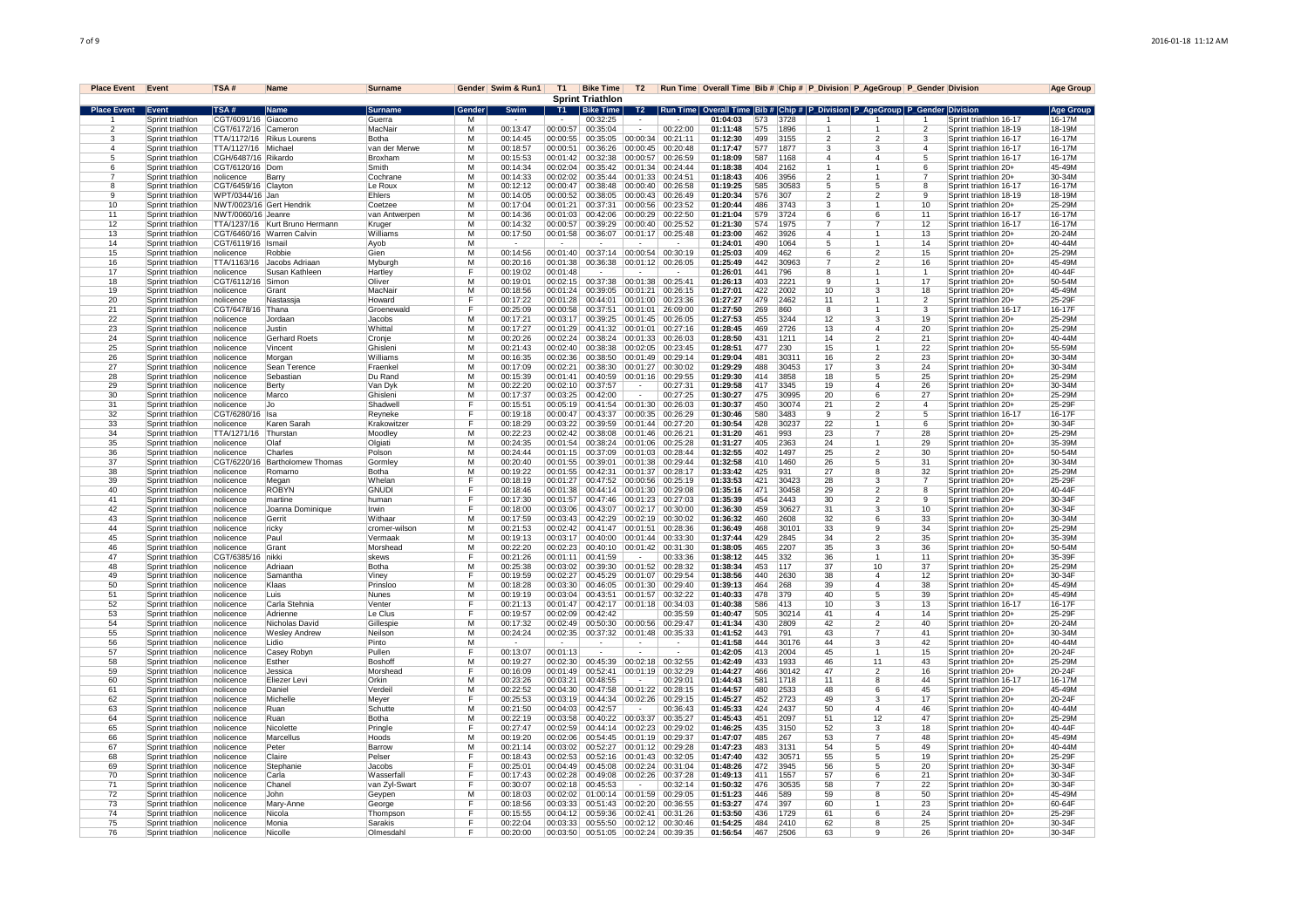| <b>Place Event</b> | Event            | TSA#             | <b>Name</b>                | <b>Surname</b>       | Gender | Swim & Run1              | T <sub>1</sub>           | <b>Bike Time</b>           | T <sub>2</sub>           |                   |            |     |       |                 | Run Time Overall Time Bib # Chip # P Division P AgeGroup P Gender Division |                          |                        | <b>Age Group</b> |
|--------------------|------------------|------------------|----------------------------|----------------------|--------|--------------------------|--------------------------|----------------------------|--------------------------|-------------------|------------|-----|-------|-----------------|----------------------------------------------------------------------------|--------------------------|------------------------|------------------|
| 77                 | Sprint triathlon | nolicence        | Lauren                     | Becker               |        | 00:19:58                 | 00:03:54                 | 00:50:52                   | 00:02:34                 | 00:39:36          | 01:56:54   | 473 | 219   | 64              | 10                                                                         | 27                       | Sprint triathlon 20+   | 30-34F           |
| 78                 | Sprint triathlon | nolicence        | Sacha                      | De Wit               |        |                          |                          |                            |                          |                   | 01:57:35   | 416 | 30990 | 65              |                                                                            | 28                       | Sprint triathlon 20+   | 40-44F           |
| 79                 | Sprint triathlon | nolicence        | Holly Jade                 | Petersen             |        | 00:17:13                 | 00:02:38                 | 00:56:36                   | 00:01:32                 | 00:40:17          | 01:58:16   | 419 | 1887  | 66              |                                                                            | 29                       | Sprint triathlon 20+   | 25-29F           |
| 80                 | Sprint triathlon | nolicence        | Christopher Neal Bruce     | Evans                | м      | 00:21:04                 | 00:09:21                 | 00:46:56                   | 00:08:24                 | 00:32:51          | 01:58:36   | 420 | 2994  | 67              | 8                                                                          | 51                       | Sprint triathlon 20+   | 30-34M           |
| 81                 | Sprint triathlon | nolicence        | Jade                       | Spencer              |        | 00:20:27                 | 00:05:45                 | 00:58:15 00:01:56 00:32:20 |                          |                   | 01:58:43   | 449 | 2558  | 68              | $\mathbf{R}$                                                               | 30                       | Sprint triathlon 20+   | 25-29F           |
| 82                 | Sprint triathlon | nolicence        | Nastasia                   | Neethling            |        | 00:22:08                 | 00:04:05                 | 00:49:40 00:03:20 00:39:32 |                          |                   | 01:58:45   | 415 | 3276  | 69              | $\mathbf{q}$                                                               | 31                       | Sprint triathlon 20+   | 25-29F           |
| 83                 | Sprint triathlon | nolicence        | Michael Robert             | Henry                | м      | 00:20:03                 | 00:05:08                 | 00:53:18 00:03:31          |                          | 00:39:23          | 02:01:23   | 457 | 1558  | 70              | q                                                                          | 52                       | Sprint triathlon 20+   | 30-34M           |
| 84                 | Sprint triathlon | nolicence        | Stephen Jeffrev            | Fourie               | M      | 00:25:04                 | 00:04:07                 | 00:46:44 00:06:01          |                          | 00:39:31          | 02:01:27   | 456 | 30085 | 71              | 10                                                                         | 53                       | Sprint triathlon 20+   | 30-34M           |
| 85                 | Sprint triathlon | nolicence        | Brendon                    | Vos                  | M      | 00:35:13                 | $\overline{\phantom{a}}$ |                            |                          | 01:28:06          | 02:03:19   | 423 | 1057  | 72              | 3                                                                          | 54                       | Sprint triathlon 20+   | 20-24M           |
| 86                 | Sprint triathlon | nolicence        | Karl                       | Schuttler            | M      | 00:30:21                 | 00:02:49                 | 00:45:30                   | 00:02:08                 | 00:44:24          | 02:05:12   | 427 | 244   | 73              | 9                                                                          | 55                       | Sprint triathlon 20+   | 45-49M           |
| 87                 | Sprint triathlon | nolicence        | Elouise                    | Schuttler            |        | $\overline{\phantom{a}}$ |                          |                            |                          | 02:05:20          | 02:05:20   | 426 | 1147  | 74              | 5                                                                          | 32                       | Sprint triathlon 20+   | 40-44F           |
| 88                 | Sprint triathlon | nolicence        | Ashlev                     | Gibbon               |        | 00:20:30                 | 00:05:39                 | 01:04:29                   |                          | 00:02:48 00:36:58 | 02:10:24   | 448 | 30525 | 75              | 10                                                                         | 33                       | Sprint triathlon 20+   | 25-29F           |
| 89                 | Sprint triathlon | nolicence        | Michael John               | Hofman               | M      | 00:21:05                 | 00:09:24                 | 00:46:55 00:08:22 00:46:28 |                          |                   | 02:12:14   | 439 | 2579  | 76              | $\sim$                                                                     | 56                       | Sprint triathlon 20+   | 55-59M           |
| 90                 | Sprint triathlon | TTA/1109/16      | neville                    | lmuir                | м      | 00:41:13                 | 00:03:46                 |                            |                          | $\sim$            | 02:33:40   | 447 | 1623  | $\overline{77}$ |                                                                            | 57                       | Sprint triathlon 20+   | 75-79M           |
| 91                 | Sprint triathlon | nolicence        | <b>Olive Thomas Pieter</b> | Stumke Stumke Fourie |        | 00:28:26                 | 00:01:02                 | 01:13:22                   | 00:00:52                 | 00:52:14          | 02:35:56   | 252 | 792   |                 |                                                                            |                          | Sprint triathlon team  | Team             |
| 92                 | Sprint triathlon | nolicence        | Hamish                     | D'Arcy               | м      | $\sim$                   |                          |                            |                          |                   | 02:47:37   | 264 | 2892  | 12              | q                                                                          | 58                       | Sprint triathlon 16-17 | 16-17M           |
| 93                 | Sprint triathlon | nolicence        | stefan                     | van niekerk          |        | 02:00:3                  | 00:01:45                 | 01:16:27                   | 00:01:00                 | 00:24:55          | 03:44:38   | 501 | 2827  | 78              | 11                                                                         | 59                       | Sprint triathlon 20+   | 30-34M           |
| 94                 | Sprint triathlon | nolicence        | Donna Robert               | Pullen Pullen        |        | 03:09:22                 | 00:00:57                 | 00:44:14                   | 00:01:17 00:33:11        |                   | 04:29:01   | 401 | 3289  | $\overline{2}$  | $\overline{\phantom{0}}$                                                   | $\overline{\phantom{0}}$ | Sprint triathlon team  | Team             |
|                    |                  |                  |                            |                      |        |                          |                          |                            |                          |                   |            |     |       |                 |                                                                            |                          |                        |                  |
|                    | Sprint triathlon | TTA/1193/16 Kyra |                            | Hempel               |        |                          |                          |                            | ۰.                       | $\sim$            | <b>DNF</b> | 572 | 3983  |                 |                                                                            |                          | Sprint triathlon 16-17 | 16-17F           |
|                    | Sprint triathlon | nolicence        | Nicola                     | Helwick              |        | $\sim$                   | ٠                        | $\overline{\phantom{a}}$   | $\overline{\phantom{a}}$ | $\sim$            | <b>DNF</b> | 407 | 528   |                 |                                                                            |                          | Sprint triathlon 20+   | 35-39F           |
|                    | Sprint triathlon | nolicence        | Tarrvn                     | Gordon-Bennett       |        | $\overline{\phantom{a}}$ | $\overline{\phantom{a}}$ | $\sim$                     | $\overline{\phantom{a}}$ | $\sim$            | <b>DNF</b> | 438 | 2990  |                 |                                                                            |                          | Sprint triathlon 20+   | 35-39F           |
|                    | Sprint triathlon | nolicence        | Bettina                    | Klein                |        |                          | $\overline{\phantom{a}}$ | $\overline{\phantom{a}}$   | ٠                        |                   | <b>DNF</b> | 437 | 1018  |                 |                                                                            |                          | Sprint triathlon 20+   | 35-39F           |
|                    | Sprint triathlon | TTA/1182/16      | Asher                      | Biggs                | м      | $\overline{\phantom{a}}$ | ٠                        | $\sim$                     | $\overline{\phantom{a}}$ |                   | <b>DNF</b> | 571 | 1034  |                 |                                                                            |                          | Sprint triathlon 16-17 | 16-17M           |
|                    | Sprint triathlon | CGT/6168/16      | Stephen                    | Kennealv             | м      | $\overline{\phantom{a}}$ |                          | $\overline{\phantom{a}}$   | $\overline{\phantom{a}}$ | $\sim$            | <b>DNF</b> | 582 | 30936 |                 |                                                                            |                          | Sprint triathlon 16-17 | 16-17M           |
|                    | Sprint triathlon | nolicence        | <b>Waldo Bernard Kunz</b>  | Boshoff              | M      | 00:22:35                 | 00:03:13                 | $\overline{\phantom{a}}$   | ٠                        | $\sim$            | <b>DNF</b> | 434 | 30218 |                 |                                                                            |                          | Sprint triathlon 20+   | 25-29M           |
|                    | Sprint triathlon | nolicence        | Darren                     | <b>Helwick</b>       | M      | $\overline{\phantom{a}}$ | ٠.                       |                            | $\overline{\phantom{a}}$ |                   | <b>DNF</b> | 408 | 2701  |                 |                                                                            |                          | Sprint triathlon 20+   | 35-39M           |
|                    | Sprint triathlon | nolicence        | Anthony                    | Evans                | м      |                          |                          |                            | ۰.                       |                   | <b>DNF</b> | 412 | 2775  |                 |                                                                            |                          | Sprint triathlon 20+   | 35-39M           |
|                    | Sprint triathlon | nolicence        | Diederich                  | Kruvt                | м      | 00:24:56                 | 00:02:59                 | 00:51:15                   | 00:02:00                 |                   | <b>DNF</b> | 470 | 3955  |                 |                                                                            |                          | Sprint triathlon 20+   | 35-39M           |
|                    | Sprint triathlon | nolicence        | Samson                     | Xulu                 | м      | $\overline{\phantom{a}}$ | $\overline{\phantom{a}}$ | $\overline{\phantom{a}}$   | ٠                        |                   | <b>DNF</b> | 418 | 408   |                 |                                                                            |                          | Sprint triathlon 20+   | 40-44M           |
|                    | Sprint triathlon | nolicence        | Schalk                     | Liebenberg           | M      | $\overline{\phantom{a}}$ |                          |                            | ۰.                       |                   | <b>DNF</b> | 482 | 675   |                 |                                                                            |                          | Sprint triathlon 20+   | 45-49M           |
|                    | Sprint triathlon | nolicence        | paul                       | confait              | м      | ۰                        |                          |                            | ٠                        | $\sim$            | <b>DNF</b> | 458 | 30907 |                 |                                                                            |                          | Sprint triathlon 20+   | 50-54M           |
|                    |                  |                  |                            |                      |        |                          |                          |                            |                          |                   |            |     |       |                 |                                                                            |                          |                        |                  |
|                    |                  |                  |                            |                      |        |                          |                          |                            |                          |                   |            |     |       |                 |                                                                            |                          |                        |                  |